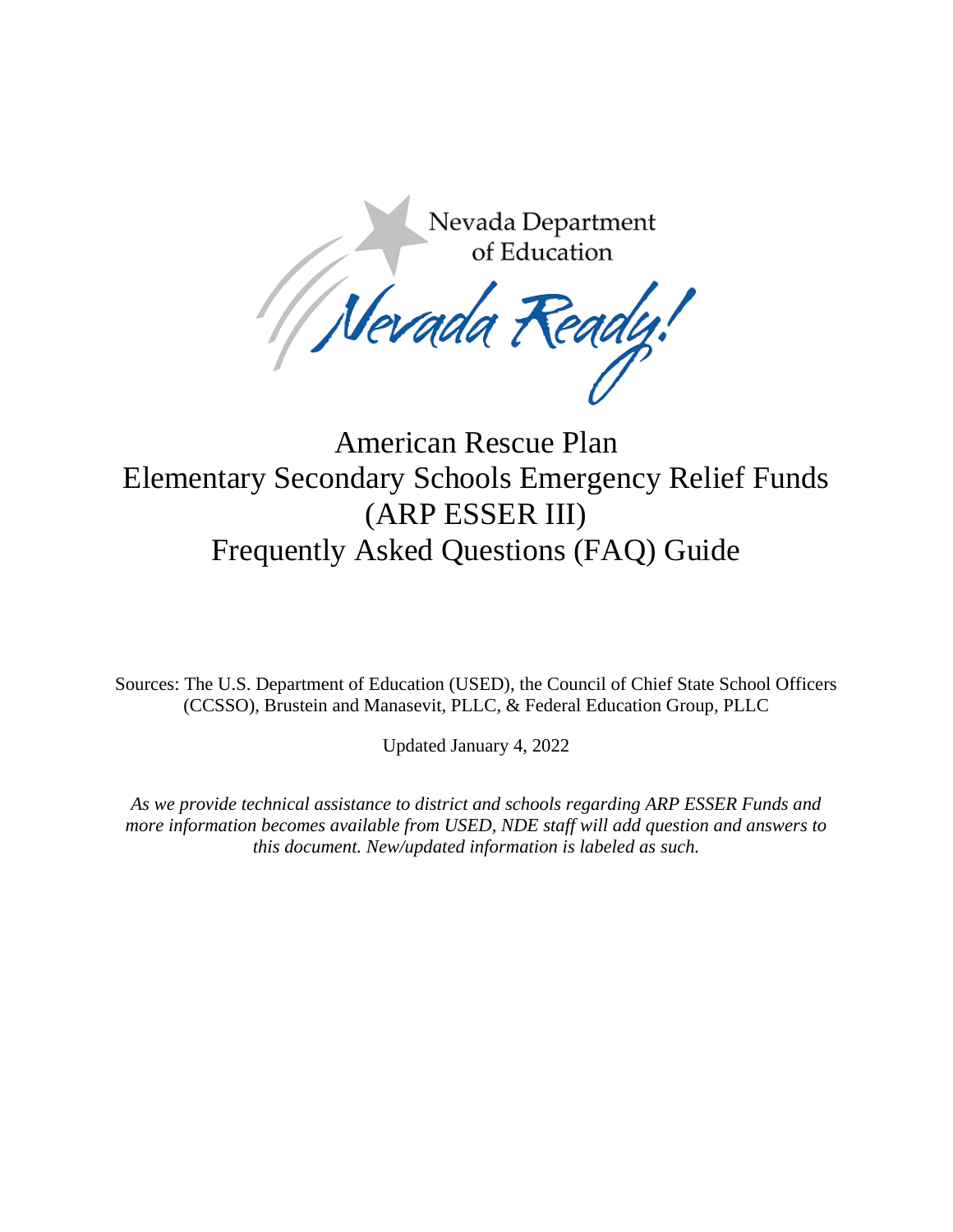# **Contents**

NOTE: This document will be updated on a regular basis. Please ensure that you are consulting the most current version by referencing the date on the front page as well as the header.

Updates to this FAQ will be posted on the NDE website under "COVID-19 Resources"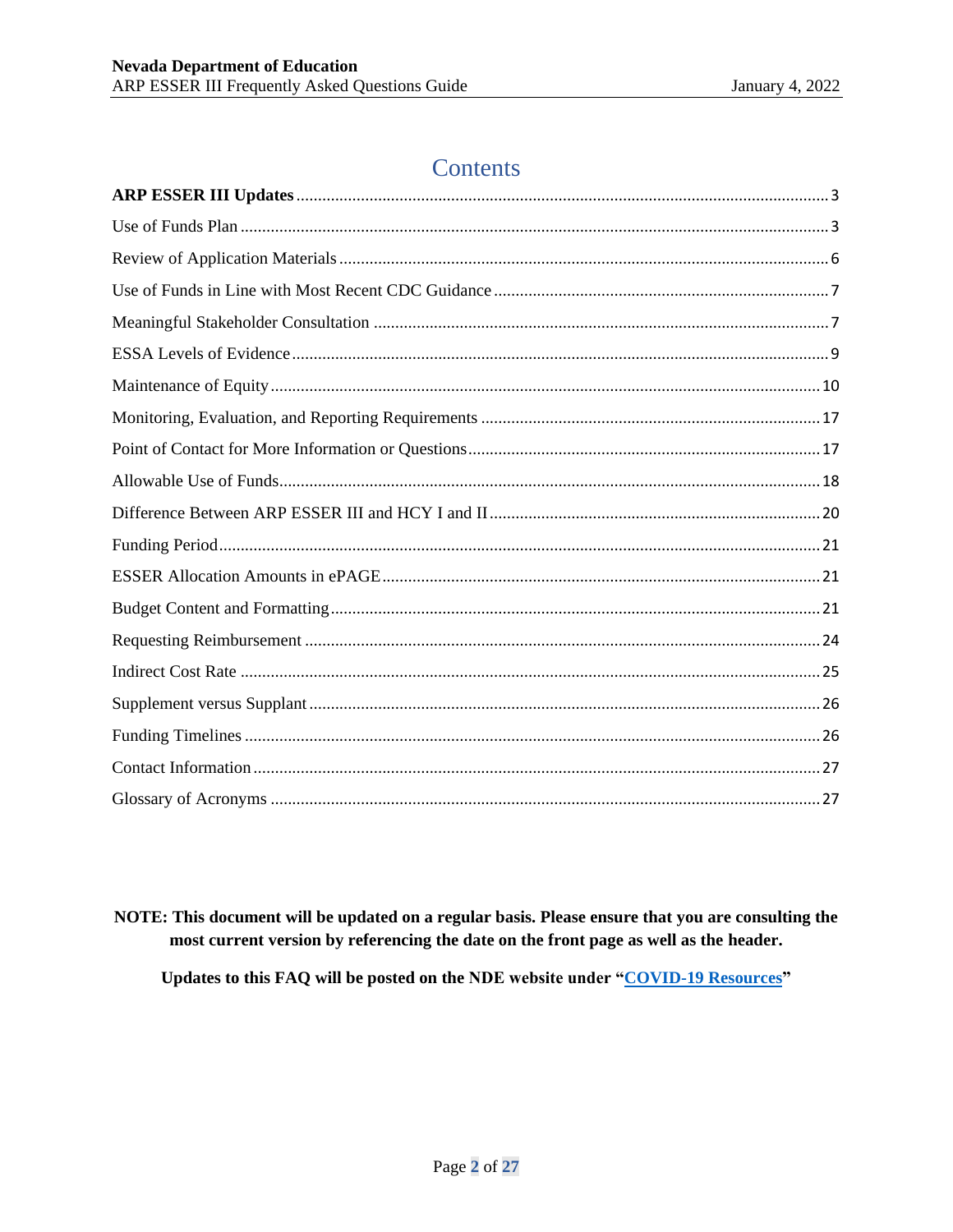# **ARP ESSER III Updates**

#### <span id="page-2-1"></span><span id="page-2-0"></span>Use of Funds Plan

| #                | Question                                                                                                                                                            | <b>Answer</b>                                                                                                                                                                                                                                                                                                                                                                                                                                                                                                                                                                                                                                                                                                                                                                                                                                                                                                                                                                                                                                                                                                                                                                                                                                                                                                                                                                                                                                                                                                                                                                                                                                                                                                                                                         |
|------------------|---------------------------------------------------------------------------------------------------------------------------------------------------------------------|-----------------------------------------------------------------------------------------------------------------------------------------------------------------------------------------------------------------------------------------------------------------------------------------------------------------------------------------------------------------------------------------------------------------------------------------------------------------------------------------------------------------------------------------------------------------------------------------------------------------------------------------------------------------------------------------------------------------------------------------------------------------------------------------------------------------------------------------------------------------------------------------------------------------------------------------------------------------------------------------------------------------------------------------------------------------------------------------------------------------------------------------------------------------------------------------------------------------------------------------------------------------------------------------------------------------------------------------------------------------------------------------------------------------------------------------------------------------------------------------------------------------------------------------------------------------------------------------------------------------------------------------------------------------------------------------------------------------------------------------------------------------------|
| 1                | Aside from the<br>budget narrative in<br>ePAGE, is there any<br>other information<br>LEAs need to submit<br>that explains the ARP<br><b>ESSER</b> funding<br>plans? | Yes. The application on ePAGE prompts local education agencies<br>(LEAs) to submit a federally required ARP ESSER Use of Funds<br>Plan, in addition to the information required in the ePAGE<br>application. Both the ePAGE application and Use of Funds Plan are<br>due on September 10, 2021. For more information on the origin of<br>the Use of Funds Plan, LEAs may refer to page 14 of USED's<br><b>Frequently Asked Questions Elementary and Secondary School</b><br><b>Emergency Relief Programs Governor's Emergency Education</b><br><b>Relief Programs.</b>                                                                                                                                                                                                                                                                                                                                                                                                                                                                                                                                                                                                                                                                                                                                                                                                                                                                                                                                                                                                                                                                                                                                                                                                |
| $\boldsymbol{2}$ | What should LEAs<br>include in the ARP<br><b>ESSER Use of Funds</b><br>Plan?                                                                                        | Per U.S. Department of Education (USED) guidance, the Use of<br>Funds Plan must address, at minimum, the following information:<br>The extent to which and how the funds will be used to<br>1.<br>implement prevention and mitigation strategies that are, to<br>the greatest extent practicable, in line with the most recent<br>CDC guidance, in order to continuously and safely operate<br>schools for in-person learning;<br>2. How the LEA will use the funds it reserves under section<br>$2001(e)(1)$ of the ARP Act (at least 20 percent of the LEA's<br>total allocation of ARP ESSER funds) to address the<br>academic impact of lost instructional time through the<br>implementation of evidence-based interventions, such as<br>summer learning or summer enrichment, extended day,<br>comprehensive afterschool programs, or extended school<br>year programs;<br>3. How the LEA will spend its remaining ARP ESSER funds<br>consistent with section $2001(e)(2)$ of the ARP Act; and<br>How the LEA will ensure that the interventions it<br>4.<br>implements, including but not limited to the interventions<br>under the ARP Act to address the academic impact of lost<br>instructional time, will respond to the academic, social,<br>emotional, and mental health needs of all students, and<br>particularly those students disproportionately impacted by<br>the COVID-19 pandemic, including students from low-<br>income families, students of color, English learners,<br>children with disabilities, students experiencing<br>homelessness, children and youth in foster care, and<br>migratory students.<br>In development of its ARP ESSER Use of Funds Plan, an LEA<br>must engage in meaningful consultation with stakeholders and give |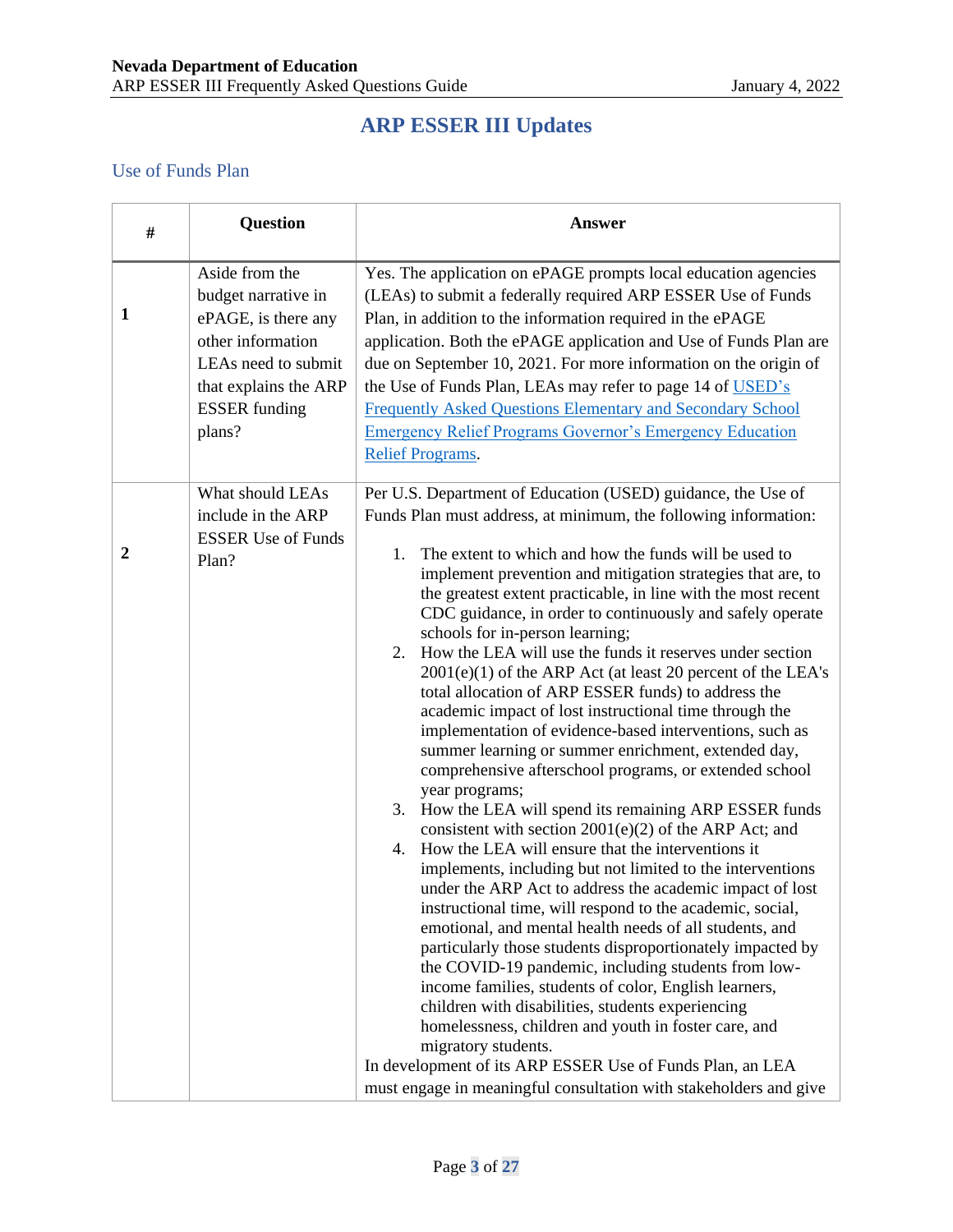| # | <b>Question</b>                                                                                                                                             | <b>Answer</b>                                                                                                                                                                                                                                                                                                                                                                                                                                                                                                                                                                                                                                                                                                                                                                                                                                                                                                                                                                                                                                                                                                                                                                                                                                                                                                                                                             |
|---|-------------------------------------------------------------------------------------------------------------------------------------------------------------|---------------------------------------------------------------------------------------------------------------------------------------------------------------------------------------------------------------------------------------------------------------------------------------------------------------------------------------------------------------------------------------------------------------------------------------------------------------------------------------------------------------------------------------------------------------------------------------------------------------------------------------------------------------------------------------------------------------------------------------------------------------------------------------------------------------------------------------------------------------------------------------------------------------------------------------------------------------------------------------------------------------------------------------------------------------------------------------------------------------------------------------------------------------------------------------------------------------------------------------------------------------------------------------------------------------------------------------------------------------------------|
|   |                                                                                                                                                             | the public an opportunity to provide input in the development of its<br>plan. Specifically, an LEA must engage in meaningful consultation<br>with students; families; school and district administrators (including<br>special education administrators); and teachers, principals, school<br>leaders, other educators, school staff, and their unions.<br>Additionally, an LEA must engage in meaningful consultation with<br>each of the following, to the extent present in or served by the LEA:<br>Tribes; civil rights organizations (including disability rights<br>organizations); and stakeholders representing the interests of<br>children with disabilities, English learners, children experiencing<br>homelessness, children in foster care, migratory students, children<br>who are incarcerated, and other underserved students.<br>Finally, under the requirement, each LEA's ARP ESSER plan must<br>be: In an understandable and uniform format; to the extent<br>practicable, written in a language that parents can understand or, if<br>not practicable, orally translated; and, upon request by a parent who<br>is an individual with a disability, provided in an alternative format<br>accessible to that parent.<br>ARP ESSER Use of Funds Plans must be uploaded to ePAGE in<br>the Related Documents section of the "ARP ESSER District Plans" |
|   |                                                                                                                                                             | page of the application.                                                                                                                                                                                                                                                                                                                                                                                                                                                                                                                                                                                                                                                                                                                                                                                                                                                                                                                                                                                                                                                                                                                                                                                                                                                                                                                                                  |
| 3 | What is the<br>difference between<br>the information<br>provided in the<br>budget narrative and<br>the information<br>provided in the Use<br>of Funds Plan? | The information in the budget narrative must include all technical<br>details on each proposed line-item expenditure (see answer to<br>Question 135)<br>The information provided in the Use of Funds Plan should provide<br>a public friendly, comprehensive, and clearly described response to<br>each of the four prompts in Question 113. The Use of Funds Plans<br>are federally required to be in an understandable and uniform<br>format in a language that parents should understand; NDE<br>recommends LEAs write their Use of Funds Plans in non-technical,<br>easily accessible language.                                                                                                                                                                                                                                                                                                                                                                                                                                                                                                                                                                                                                                                                                                                                                                       |
|   |                                                                                                                                                             | In addition, an LEA's Use of Funds Plan should include and<br>reference, as appropriate, information on how your LEA engaged<br>stakeholders in a meaningful process of consultation, input, and<br>feedback (see Questions 122 and 123).                                                                                                                                                                                                                                                                                                                                                                                                                                                                                                                                                                                                                                                                                                                                                                                                                                                                                                                                                                                                                                                                                                                                 |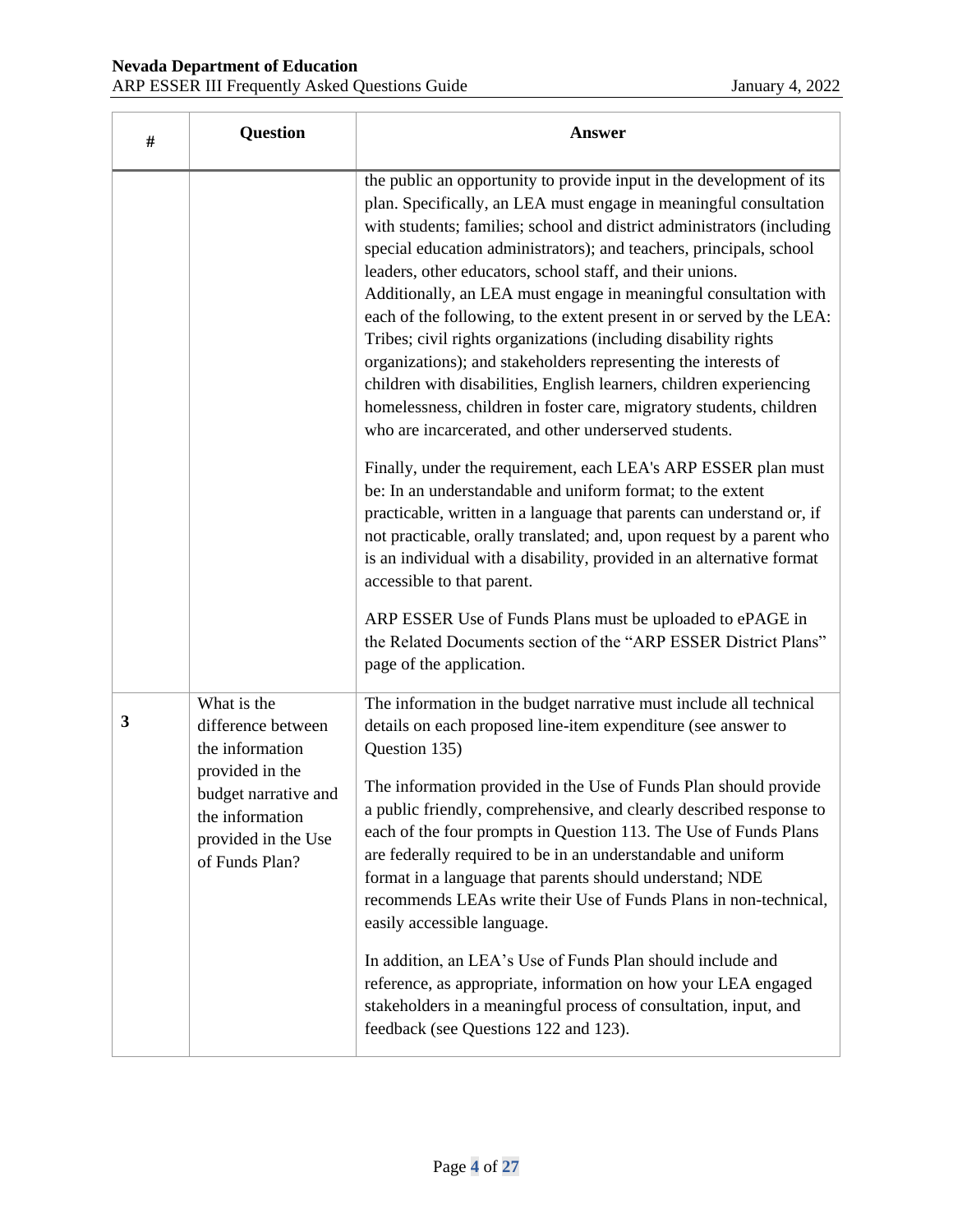| # | <b>Question</b>                                                                                                                                                           | <b>Answer</b>                                                                                                                                                                                                                                                                                                                                                                                                                                                                                                                                                                                                                                                                                                                                                                                                                                                                                                                                                                                                                                                                                                                                                                                                                                                                                                                                                                                                                                                                                                                                                                                                                                                                                                                                                                                                |
|---|---------------------------------------------------------------------------------------------------------------------------------------------------------------------------|--------------------------------------------------------------------------------------------------------------------------------------------------------------------------------------------------------------------------------------------------------------------------------------------------------------------------------------------------------------------------------------------------------------------------------------------------------------------------------------------------------------------------------------------------------------------------------------------------------------------------------------------------------------------------------------------------------------------------------------------------------------------------------------------------------------------------------------------------------------------------------------------------------------------------------------------------------------------------------------------------------------------------------------------------------------------------------------------------------------------------------------------------------------------------------------------------------------------------------------------------------------------------------------------------------------------------------------------------------------------------------------------------------------------------------------------------------------------------------------------------------------------------------------------------------------------------------------------------------------------------------------------------------------------------------------------------------------------------------------------------------------------------------------------------------------|
| 4 | Is the ARP ESSER<br>Use of Funds Plan<br>the same as the<br>federally required<br>Plan for a Safe<br>Return to In-Person<br>Instruction and<br>Continuity of<br>Services? | No. The American Rescue Plan Act requires two distinct plans of<br>LEAs with different sets of requirements as described in the interim<br>final rule.<br>Safe Return to In-Person Instruction and Continuity of Services<br>Plans were due July 14, 2021, and must be posted to the LEA's<br>website.<br>ARP ESSER Use of Funds Plans are due, along with the ARP<br>ESSER ePAGE application, on September 10, 2021. These are the<br>only two Plans that must be submitted by LEAs in ePAGE for the<br>ARP ESSER III application.                                                                                                                                                                                                                                                                                                                                                                                                                                                                                                                                                                                                                                                                                                                                                                                                                                                                                                                                                                                                                                                                                                                                                                                                                                                                          |
| 5 | Do you have a<br>sample Use of Funds<br>plan that LEAs can<br>use as a model?                                                                                             | As the federal funding is unprecedented and the plan requirements<br>are unique to the American Rescue Plan Act, NDE does not have<br>models of plans. LEAs may consider engaging their national<br>membership organizations (e.g., American Association of School<br>Administrators) or peer LEAs in other states for examples.<br>The following considerations for design of public-friendly<br>documents may be of support:<br>Ensure that the document is compliant with the Americans<br>with Disabilities Act accessibility requirements.<br>Use section headings to provide organization and help<br>٠<br>readers locate information quickly.<br>Consider using bulleted lists, timelines, graphics, etc. to<br>٠<br>help make content easier to locate and understand.<br>Create white space through the use of margins, line breaks,<br>section breaks, headings, lists, side bars, font/typography<br>formatting, etc.<br>Limit the use of technical language or jargon, and spell out<br>all acronyms.<br>Consider providing a glossary of key terms or concepts.<br>Present data in charts, graphs, or other visualization, with<br>$\bullet$<br>all data points defined and clearly identified within the<br>visualization.<br>Consider using a reading level checker like Hemingway to<br>٠<br>help you identify sentences or phrases that may be<br>confusing to an average reader; generally, the rule of thumb<br>is that parent-facing materials should be at an 8th grade<br>reading level or below.<br>Use clear labels to specify any requirements or limitations<br>$(I.e., "must," "only," "always," etc.).$<br>Plan ahead to allow adequate time for multiple members of<br>your LEA team to review for clarity, formatting, etc.,<br>including those that work directly with family |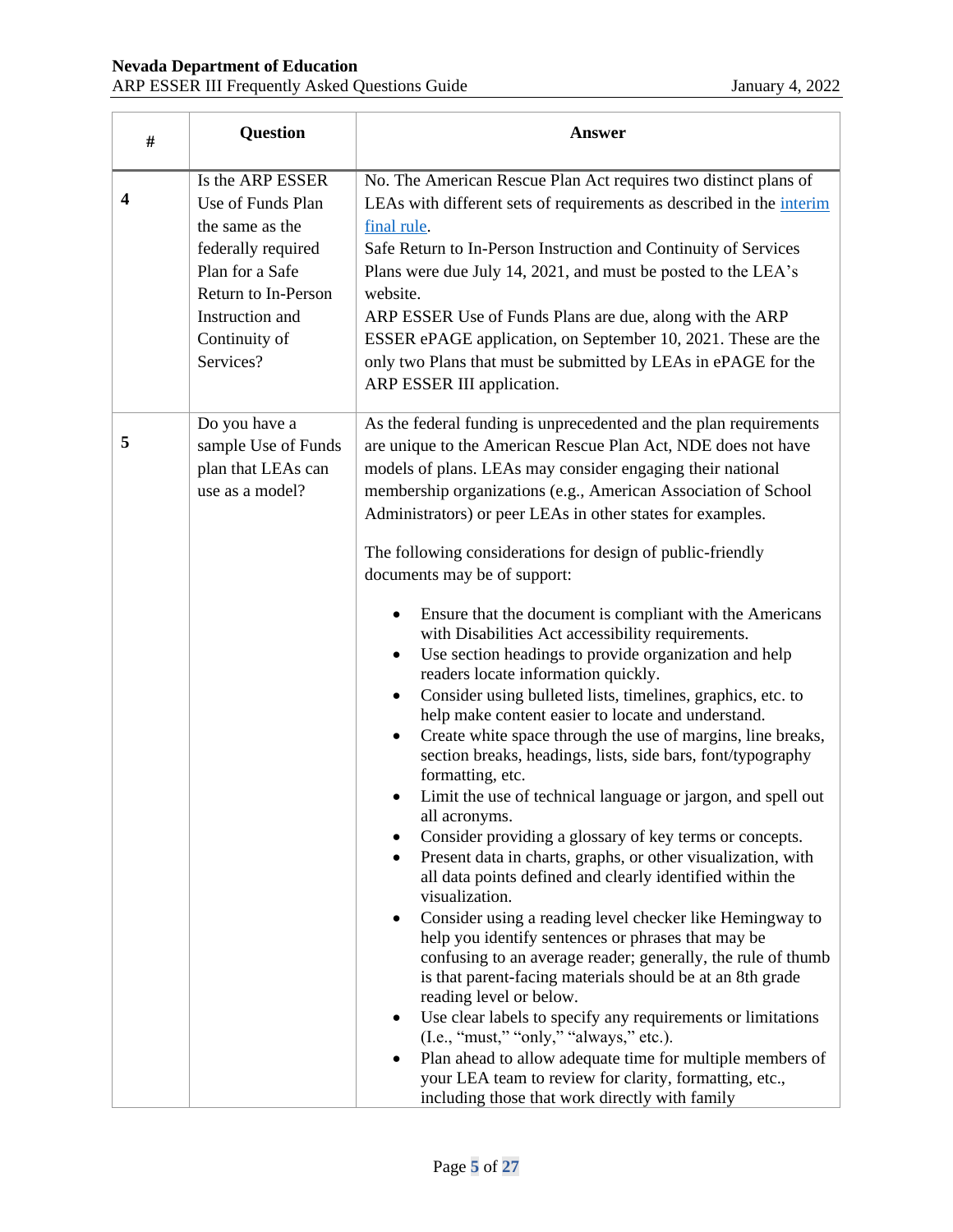| # | <b>Question</b>                                                                                                                                                           | <b>Answer</b>                                                                                                                                                                                                                                                                                                                                                                                                                                                                                                                                                                                                                                                                                                                                                                                                                                                                                      |
|---|---------------------------------------------------------------------------------------------------------------------------------------------------------------------------|----------------------------------------------------------------------------------------------------------------------------------------------------------------------------------------------------------------------------------------------------------------------------------------------------------------------------------------------------------------------------------------------------------------------------------------------------------------------------------------------------------------------------------------------------------------------------------------------------------------------------------------------------------------------------------------------------------------------------------------------------------------------------------------------------------------------------------------------------------------------------------------------------|
|   |                                                                                                                                                                           | members/caregivers and other stakeholders in your<br>community.                                                                                                                                                                                                                                                                                                                                                                                                                                                                                                                                                                                                                                                                                                                                                                                                                                    |
| 6 | Can you clarify the<br>discrepancies<br>between the checklist<br>on page 48 of the<br><b>NDE ARP ESSER</b><br>Planning Guide for<br>LEAs and ePAGE?                       | The checklist in the Planning Guide and the information found on<br>ePAGE have been corrected and are now accurate and in alignment.                                                                                                                                                                                                                                                                                                                                                                                                                                                                                                                                                                                                                                                                                                                                                               |
| 7 | How does NDE<br>suggest that LEAs<br>make use of the<br>information found in<br>the <b>NDE ARP</b><br><b>ESSER Planning</b><br><b>Guide for LEAs</b><br>(Planning Guide)? | The Planning Guide was created as a resource to assist LEAs in<br>planning and consideration of how ARP ESSER funds may be used<br>to best support student and educator success. The Planning Guide<br>aligns with Statewide system priorities as determined by NDE and<br>the State Board of Education in April 2020. In addition, it provides<br>information on eligible uses of funding, strategies, and activities<br>that an LEA may wish to consider as they determine how best to<br>use these emergency funds in responding to the impacts of COVID-<br>19 in their school communities.<br>In addition to the Planning Guide, LEAs may wish to consult the<br>following resources that have been published by the U.S.<br>Department of Education:<br>Use of Funds Frequently Asked Questions and Fact Sheet<br><b>Full Service Community Schools Frequently Asked</b><br><b>Questions</b> |
| 8 | Is there a template for<br>Use of Funds Plan?                                                                                                                             | An optional template for the Use of Funds Plans is being developed<br>by NDE staff. It is anticipated that it will be posted within the<br>library on ePAGE as well as on NDE's federal relief funding<br>webpage.                                                                                                                                                                                                                                                                                                                                                                                                                                                                                                                                                                                                                                                                                 |

## <span id="page-5-0"></span>Review of Application Materials

| # | <b>Question</b>         | Answer                                                             |
|---|-------------------------|--------------------------------------------------------------------|
|   | The Nevada ARP          | Per the requirements of the U.S. Department of Education,          |
|   | <b>ESSER State Plan</b> | applications submitted by LEAs must include all necessary          |
|   | mentions that NDE       | components, including addressing the four questions/prompts        |
|   | will evaluate our       | described in federal guidance, which are also outlined in ePAGE    |
|   | plans and will return   | and included in the response to Question 113. NDE staff will be    |
|   | the plans if they don't | reviewing applications for completeness and adherence to State and |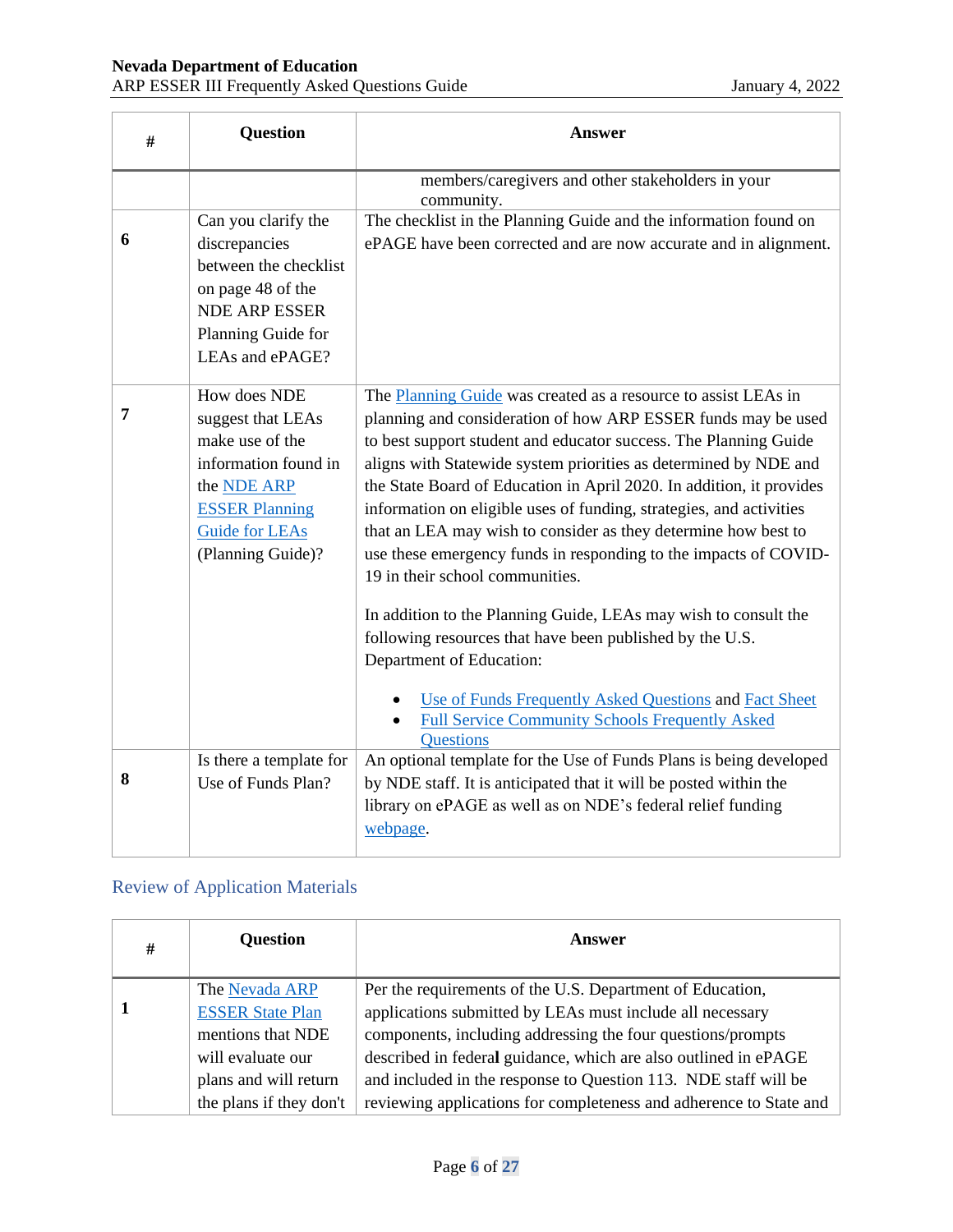#### **Nevada Department of Education** ARP ESSER III Frequently Asked Questions Guide January 4, 2022

| # | <b>Question</b>                                                         | Answer                                                                                                                   |
|---|-------------------------------------------------------------------------|--------------------------------------------------------------------------------------------------------------------------|
|   | meet all requirements<br>$(pg. 48)$ . Is there a                        | federal law and guidance. An LEA's ARP ESSER ePAGE<br>application will not be approved by NDE until all requirements are |
|   | rubric for this review,<br>and who will be<br>completing the<br>review? | addressed.                                                                                                               |

### <span id="page-6-0"></span>Use of Funds in Line with Most Recent CDC Guidance

| # | <b>Question</b>                                                                                                                                                                                             | Answer                                                                                                                                                                                                                                                                                                                                                                                                                                                                                                                                                                                  |
|---|-------------------------------------------------------------------------------------------------------------------------------------------------------------------------------------------------------------|-----------------------------------------------------------------------------------------------------------------------------------------------------------------------------------------------------------------------------------------------------------------------------------------------------------------------------------------------------------------------------------------------------------------------------------------------------------------------------------------------------------------------------------------------------------------------------------------|
|   | Will LEAs need to<br>spend ARP ESSER<br>funds "in line with<br>the most recent CDC<br>guidance" if they<br>have already<br>expended all funds<br>necessary to support<br>COVID-19<br>mitigation strategies? | There is no requirement for LEAs to use funding from ARP ESSER<br>for COVID-19 mitigation in alignment with CDC guidance. If<br>LEAs do not plan to use ARP ESSER funds to address COVID-19<br>mitigation, that should be explicitly stated in the Use of Funds Plan<br>and ePAGE application where appropriate (as it is one of the<br>federal expectations of the Plan's contents).<br>Additionally, NDE requests that LEAs note any prior investment of<br>ESSER allocations for COVID-19 prevention and mitigation in line<br>with CDC requirements in the LEA's Use of Funds Plan. |

### <span id="page-6-1"></span>Meaningful Stakeholder Consultation

| # | <b>Question</b>                                      | <b>Answer</b>                                                                                                                                                                                                                                                                                                                                                                                                                                                                                                                                                                                                                                                             |
|---|------------------------------------------------------|---------------------------------------------------------------------------------------------------------------------------------------------------------------------------------------------------------------------------------------------------------------------------------------------------------------------------------------------------------------------------------------------------------------------------------------------------------------------------------------------------------------------------------------------------------------------------------------------------------------------------------------------------------------------------|
| 1 | Do we need to turn in<br>a meaningful<br>stakeholder | No. The <b>Planning Guide</b> and ePAGE have both been updated to<br>reflect that there is no requirement to submit a separate stakeholder<br>consultation plan.                                                                                                                                                                                                                                                                                                                                                                                                                                                                                                          |
|   | consultation plan?                                   | Rather than submitting a separate plan, the application on ePAGE<br>requires each LEA to indicate using checkboxes all stakeholder<br>groups with which they collaborated with in the development of<br>their Use of Funds Plan. There is no requirement for LEAs to<br>submit evidence of the stakeholder collaboration efforts at this<br>time or with their ARP ESSER III application materials; however,<br>LEAs will be required to provide documentation of that<br>consultation during monitoring activities during the grant and<br>funding cycle. Examples of such artifacts may include but are not<br>limited to: agendas, summary notes, and minutes; sign-in |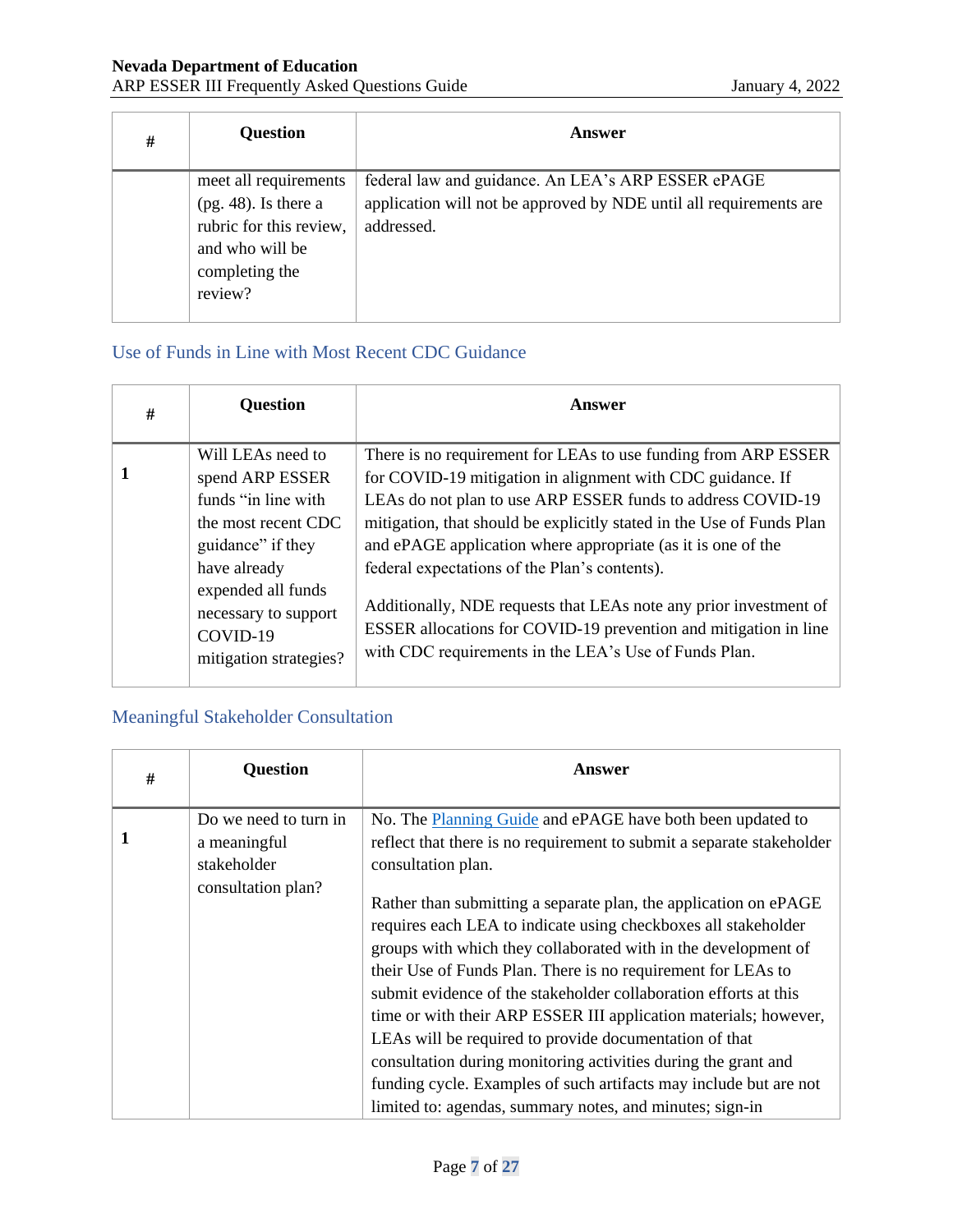| #                | <b>Question</b>                                                                                                                                                                                                                                                                                                                                                         | <b>Answer</b>                                                                                                                                                                                                                                                                                                                                                                                                                                                                                                                                                                                                                                                                                                                                                                                                                                                                                                                                                               |
|------------------|-------------------------------------------------------------------------------------------------------------------------------------------------------------------------------------------------------------------------------------------------------------------------------------------------------------------------------------------------------------------------|-----------------------------------------------------------------------------------------------------------------------------------------------------------------------------------------------------------------------------------------------------------------------------------------------------------------------------------------------------------------------------------------------------------------------------------------------------------------------------------------------------------------------------------------------------------------------------------------------------------------------------------------------------------------------------------------------------------------------------------------------------------------------------------------------------------------------------------------------------------------------------------------------------------------------------------------------------------------------------|
|                  |                                                                                                                                                                                                                                                                                                                                                                         | sheets/participant lists; call-logs; and presentation materials,<br>PowerPoints, handouts.                                                                                                                                                                                                                                                                                                                                                                                                                                                                                                                                                                                                                                                                                                                                                                                                                                                                                  |
| $\boldsymbol{2}$ | What is the definition<br>of "meaningful<br>consultation?"                                                                                                                                                                                                                                                                                                              | Per USED ARP ESSER Office Hours:<br>"Stakeholder engagement is a core element of the State and LEA<br>planning process for the use of ARP ESSER funds. The Interim<br>Final Rule (IFR) and the ARP ESSER State Plan template include<br>a specific list of stakeholders with which an LEA must consult.<br>"Meaningful consultation for the ARP ESSER State Plan may take<br>different forms. We recognize and respect the work that States and<br>school districts are already doing and have been doing throughout<br>the pandemic to engage their communities.<br>"Stakeholder consultation is essential and we look forward to<br>seeing and being able to amplify best practices on how states and<br>LEAs are engaging the diverse communities that they serve."<br>In addition, USED has made it clear in guidance that covering the<br>costs of conducting stakeholder consultation (e.g., travel, hosting<br>events, etc.) is an allowable use of ARP ESSER funds. |
| *NEW*            | Is there a specific<br>month that US DOE<br>or NDE is requiring<br>LEAs to do their 6-<br>month check in with<br>the community on this<br>grant? We were just<br>not sure when the<br>"clock" started on this.<br>For example, does it<br>start when the SEA<br>posts the funds in<br>ePAGE, or is it when<br>the LEAs receive<br>approval on their<br>ESSER III grant? | The requirement for a period six-month review is for the LEA's<br>safe return to in-person instruction and continuity of services plan.<br>Because that plan was due to NDE on July 14, 2021, the six-month<br>"clock" starts from then. Thus, the next time LEAs will be<br>required to review, seek public input and revise (as needed) these<br>plans will be January 14, 2021, and at least every six-months<br>through September 30, 2023.                                                                                                                                                                                                                                                                                                                                                                                                                                                                                                                             |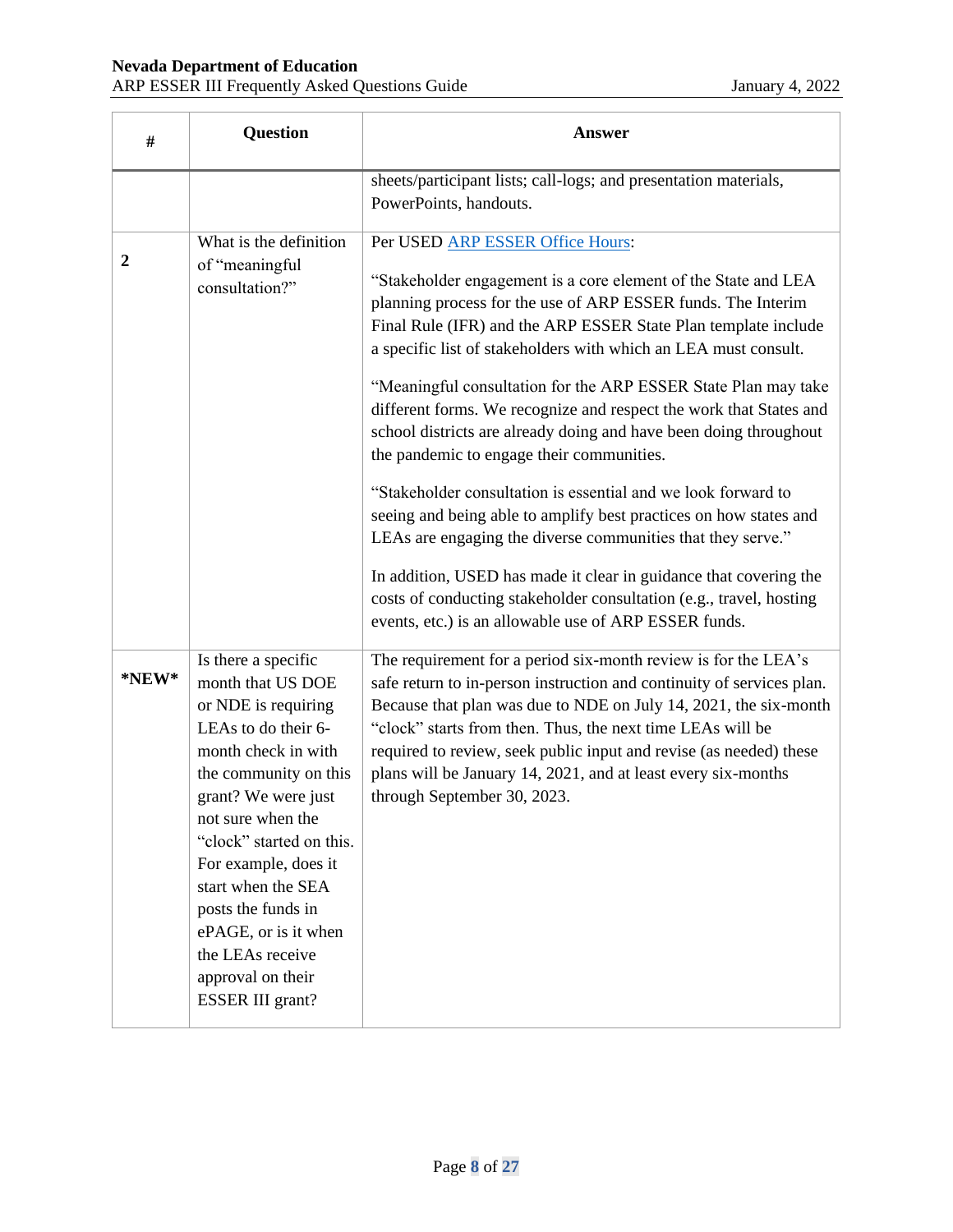### <span id="page-8-0"></span>ESSA Levels of Evidence

| #                | <b>Question</b>                                                                                                                              | <b>Answer</b>                                                                                                                                                                                                                                                                                                                                                                                                                                                                                                                                                                                                                                                                                                                                                                                                                                                                                                                                                                                                                                                                                                                                                                                                                                                                                                                                                                                                                                                                                                                                                                                                                        |
|------------------|----------------------------------------------------------------------------------------------------------------------------------------------|--------------------------------------------------------------------------------------------------------------------------------------------------------------------------------------------------------------------------------------------------------------------------------------------------------------------------------------------------------------------------------------------------------------------------------------------------------------------------------------------------------------------------------------------------------------------------------------------------------------------------------------------------------------------------------------------------------------------------------------------------------------------------------------------------------------------------------------------------------------------------------------------------------------------------------------------------------------------------------------------------------------------------------------------------------------------------------------------------------------------------------------------------------------------------------------------------------------------------------------------------------------------------------------------------------------------------------------------------------------------------------------------------------------------------------------------------------------------------------------------------------------------------------------------------------------------------------------------------------------------------------------|
| 1                | How should the ESSA<br>levels of evidence be<br>provided or cited in the<br>application?                                                     | LEAs must reserve at least 20% of their ARP ESSER funding to<br>address academic impact of lost instructional time through the<br>implementation of evidence-based interventions. LEAs have<br>flexibility in how they provide information on the ESSA level of<br>evidence for interventions they select in meeting this requirement,<br>as found in the second prompt in Question 113.<br>As such, LEAs may choose one of the following options:<br>Include the ESSA level of evidence (1-4) directly in the<br>budget narrative of the ePAGE application for applicable<br>items<br>Include the ESSA level of evidence (1-4) for applicable<br>interventions within the Use of Funds Plan that will be<br>uploaded under Related Documents<br>Include the ESSA level of evidence (1-4) in an addendum<br>(i.e., a separate document) that outlines the ESSA level of<br>evidence for the applicable interventions that are included<br>in the LEA's ARP ESSER ePAGE application and the Use<br>of Funds Plan. Please title/label the document appropriately<br>to identify that it is in reference to the ESSA levels of<br>evidence requirement so that NDE reviewers can quickly<br>locate it in determining compliance with the ARP ESSER<br>III application requirements as provided by USED.<br>LEAs do not need to provide the ESSA evidence level citations of<br>specific research or source of evidence (such as What Works<br>Clearinghouse, Evidence for ESSA, etc.) in their ARP ESSER<br>ePAGE application or Use of Funds Plan. However, NDE is<br>required to monitor adherence to evidence-based interventions so |
| $\boldsymbol{2}$ | Can you confirm that<br>for the Use of Funds<br>plan we do not need to<br>include the actual<br>citation(s) for the                          | LEAs should have this information available.<br>That is correct. See the response to the previous question regarding<br>the requirements for ESSA levels of evidence within the Use of<br>Funds plan.<br>Please note that while the Use of Funds plan does not require the                                                                                                                                                                                                                                                                                                                                                                                                                                                                                                                                                                                                                                                                                                                                                                                                                                                                                                                                                                                                                                                                                                                                                                                                                                                                                                                                                           |
|                  | ESSA level of<br>evidence, and that we<br>only need to provide<br>the level of evidence<br>that the intervention to<br>address learning loss | inclusion of citation(s) for the ESSA level of evidence, LEAs will<br>be required to provide those citations regarding the ESSA level of<br>evidence for each selected intervention (within the required<br>minimum of 20% of funds to address learning loss) during grant<br>monitoring activities at a later date.                                                                                                                                                                                                                                                                                                                                                                                                                                                                                                                                                                                                                                                                                                                                                                                                                                                                                                                                                                                                                                                                                                                                                                                                                                                                                                                 |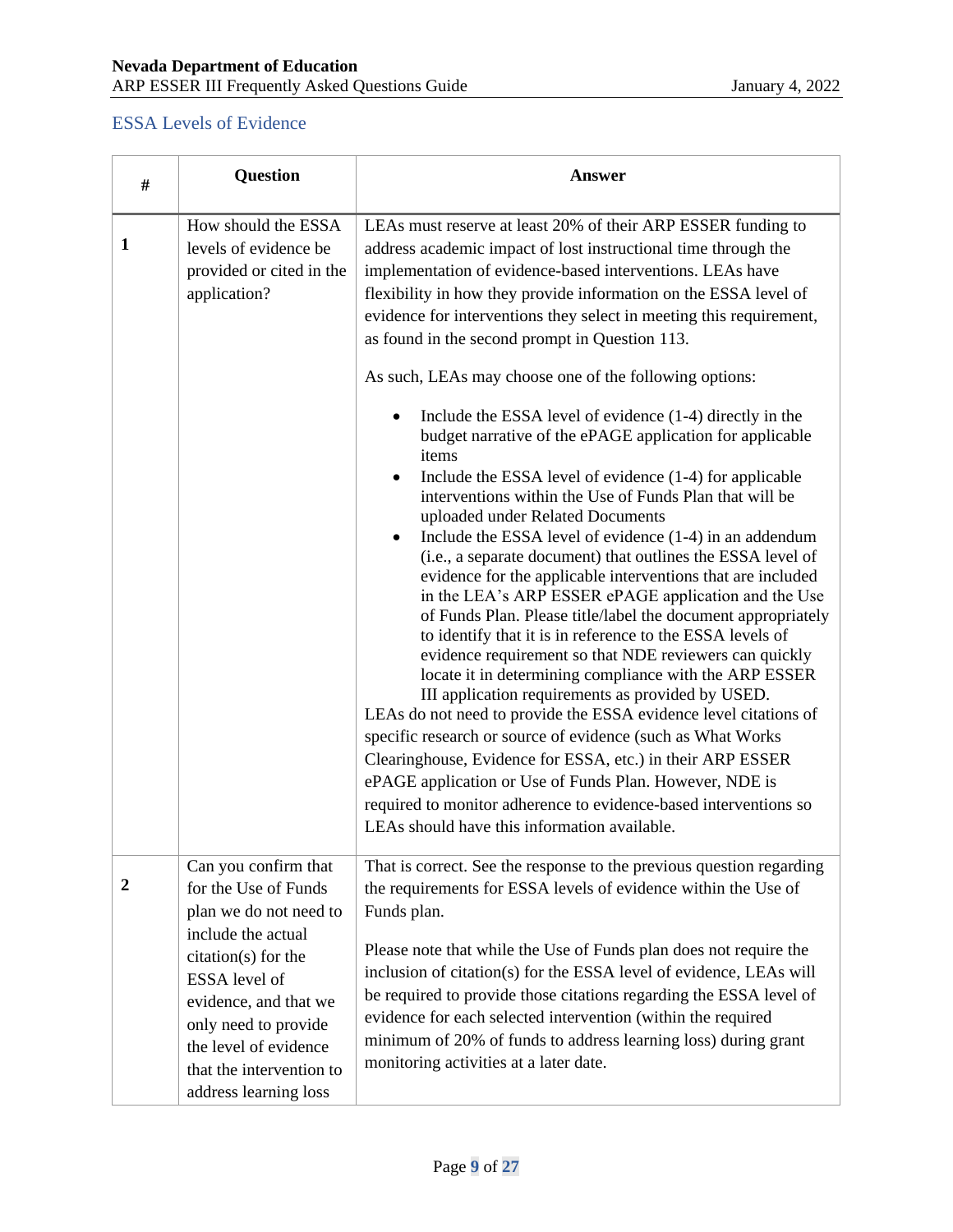| # | <b>Question</b>                    | Answer |
|---|------------------------------------|--------|
|   | meets in the Use of<br>Funds plan? |        |

### <span id="page-9-0"></span>Maintenance of Equity

| #                | <b>Question</b>                                                                                                                                | <b>Answer</b>                                                                                                                                                                                                                                                                                                                                                                       |
|------------------|------------------------------------------------------------------------------------------------------------------------------------------------|-------------------------------------------------------------------------------------------------------------------------------------------------------------------------------------------------------------------------------------------------------------------------------------------------------------------------------------------------------------------------------------|
| 1                | Can you provide more<br>information on the<br>Maintenance of Equity<br>(MOEquity)<br>requirement?                                              | The U.S. Department of Education (USED) has released a<br>Frequently Asked Questions document on the new Maintenance of<br>Equity (MOEquity) requirement included with ARP ESSER III<br>funding. In addition, USED held office hours on the MOEquity on<br>June 17, 2021; slides are available here. If additional information<br>is released by USED, NDE will share it with LEAs. |
|                  |                                                                                                                                                | Appendix A in the <b>FAQ</b> document on Maintenance of Equity<br>includes information that was required to be submitted by state<br>education agencies (SEAs) no later than July 30, 2021. That<br>requirement has been completed and NDE did not require any<br>additional information from local education agencies (LEAs) to<br>meet that submission deadline.                  |
| $\boldsymbol{2}$ | How is NDE planning<br>to track information or<br>data for the<br>Maintenance of Equity<br>(MOEquity)<br>requirement?                          | USED has not released any additional information regarding the<br>Maintenance of Equity (MOEquity) requirement found in the ARP<br>Act. If additional information is provided by USED, it will be<br>shared with LEAs as soon as possible.                                                                                                                                          |
| 3                | Will there be any<br>reporting requirements<br>by local education<br>agencies (LEAs)<br>for Maintenance of<br>Equity (MOEquity)?               | USED has not released any additional information regarding the<br>Maintenance of Equity (MOEquity) requirement found in the ARP<br>Act. If additional information is provided by USED on any<br>reporting requirements that LEAs will be required to meet, it will<br>be shared with LEAs as soon as possible.                                                                      |
|                  | Is there a penalty if an<br>LEA fails to meet the<br>Maintenance of Equity<br>(MOEquity)<br>requirement in the first<br>year, especially given | NDE will inquire with USED regarding any foreseen penalties for<br>failing to meet the Maintenance of Equity (MOEquity)<br>requirement and provide any response we receive from USED to<br>LEAs in updates to this FAQ document.<br>In addition, LEAs may wish to consider applying for the waiver to<br>the MOEquity requirement for the first year. LEAs can request a            |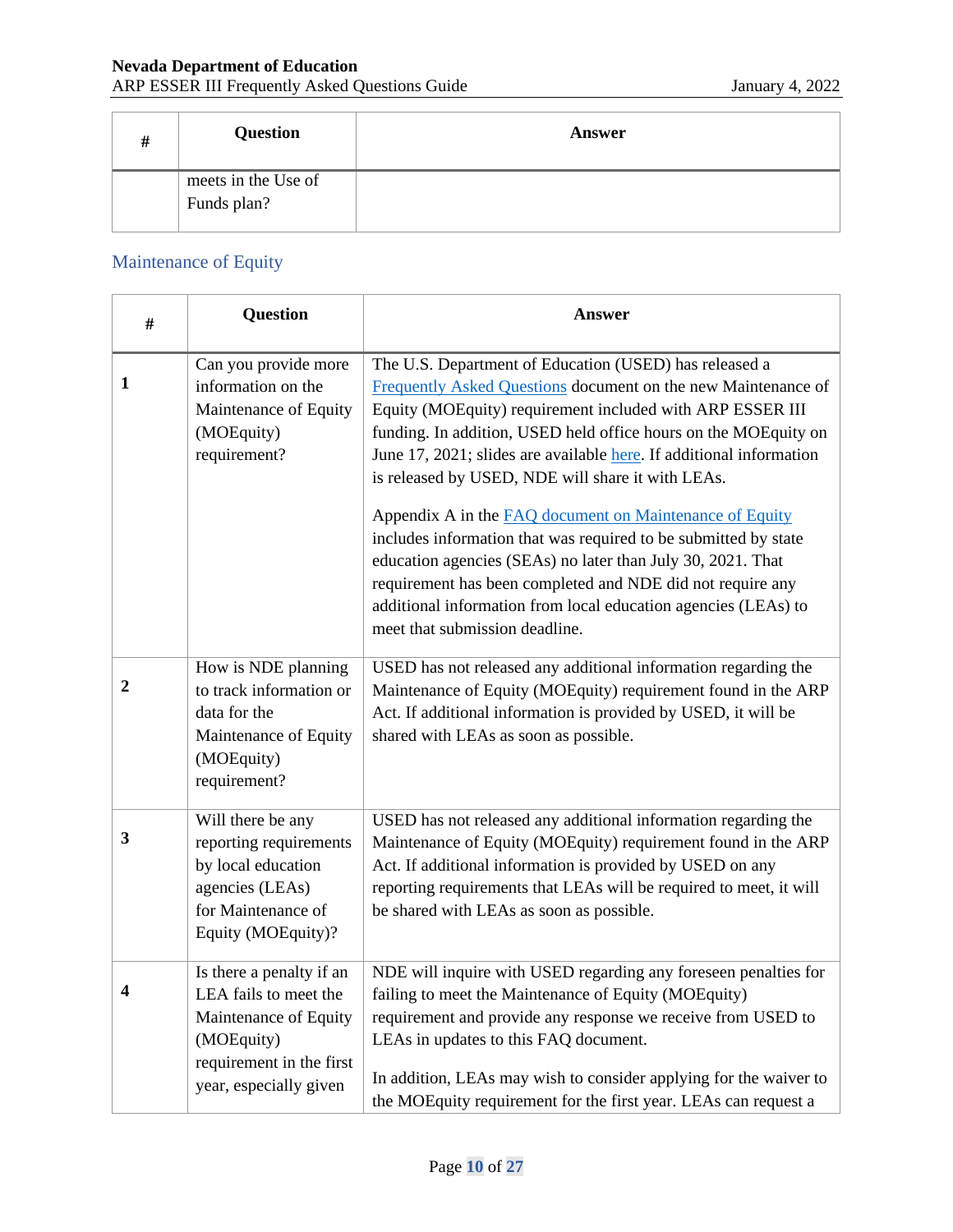| $\#$ | <b>Question</b>                                                                                                                                                  | <b>Answer</b>                                                                                                                                                                                                                                                                                                                                                                                                                                                                                                                                                                                                                                                                                                                                                                                                                                                                                               |
|------|------------------------------------------------------------------------------------------------------------------------------------------------------------------|-------------------------------------------------------------------------------------------------------------------------------------------------------------------------------------------------------------------------------------------------------------------------------------------------------------------------------------------------------------------------------------------------------------------------------------------------------------------------------------------------------------------------------------------------------------------------------------------------------------------------------------------------------------------------------------------------------------------------------------------------------------------------------------------------------------------------------------------------------------------------------------------------------------|
|      | that the data must<br>come from the<br>previous school year<br>and may be<br>incomplete?                                                                         | waiver to the MOEquity requirement by emailing<br>nevada.oese@ed.gov, with the NDE contacts listed in this FAQ<br>copied on that email, if they believe that they can demonstrate<br>"exceptional circumstances" (as defined in the updated MOEquity<br>FAQ) and would like to request a waiver from USED to the<br>MOEquity requirement for the current fiscal year.                                                                                                                                                                                                                                                                                                                                                                                                                                                                                                                                       |
| 5    | Will the Maintenance<br>of Equity (MOEquity)<br>information be<br>required to be<br>uploaded to ePAGE?                                                           | Yes, the Maintenance of Equity (MOEquity) documents will be<br>required to be uploaded to ePAGE.                                                                                                                                                                                                                                                                                                                                                                                                                                                                                                                                                                                                                                                                                                                                                                                                            |
| 6    | Can we get a copy of<br>the Maintenance of<br>Equity (MOEquity)<br>information that was<br>submitted by NDE to<br>USED?                                          | Yes, the information submitted by NDE to USED for the state's<br>initial Maintenance of Equity (MOEquity) requirement has been<br>sent to each LEA's Chief Financial Officer.<br>USED has also posted the MOEquity submissions for each SEA<br>on their Maintenance of Equity website.                                                                                                                                                                                                                                                                                                                                                                                                                                                                                                                                                                                                                      |
| 7    | Page 2 of the USE<br>DOE FAQ document<br>refers to FY 19.<br>Please confirm that we<br>are using FY 21<br>expenditure data and<br>not FY 19 expenditure<br>data. | References to FY 19 in the USED FAQ are for the State Education<br>Agency (SEA) requirements for MOEquity calculations.<br>For local education agencies (LEAs), the MOEquity calculations<br>will compare FY 22 data (which aligns to School Year (SY) 2021-<br>2022) to FY 21 data (which aligns to SY 2020-2021). They will<br>compare FY 23 data (which aligns to SY 2022-2023) to FY 22<br>data (which aligns to SY 2021-2022).<br>Question 7 of USED's MOEquity FAQs (updated October 1,<br>2021) clarifies that "fiscal year" may be interpreted to be either the<br>Federal fiscal year or the applicable State fiscal year.<br>Nevada has elected to follow the state fiscal year for<br>identification purposes. Therefore, LEAs must do their<br>identification of schools for state fiscal year 2022 (July 1, 2021-<br>June 30, 2022) and state fiscal year 2023 (July 1, 2022-June 30,<br>2023) |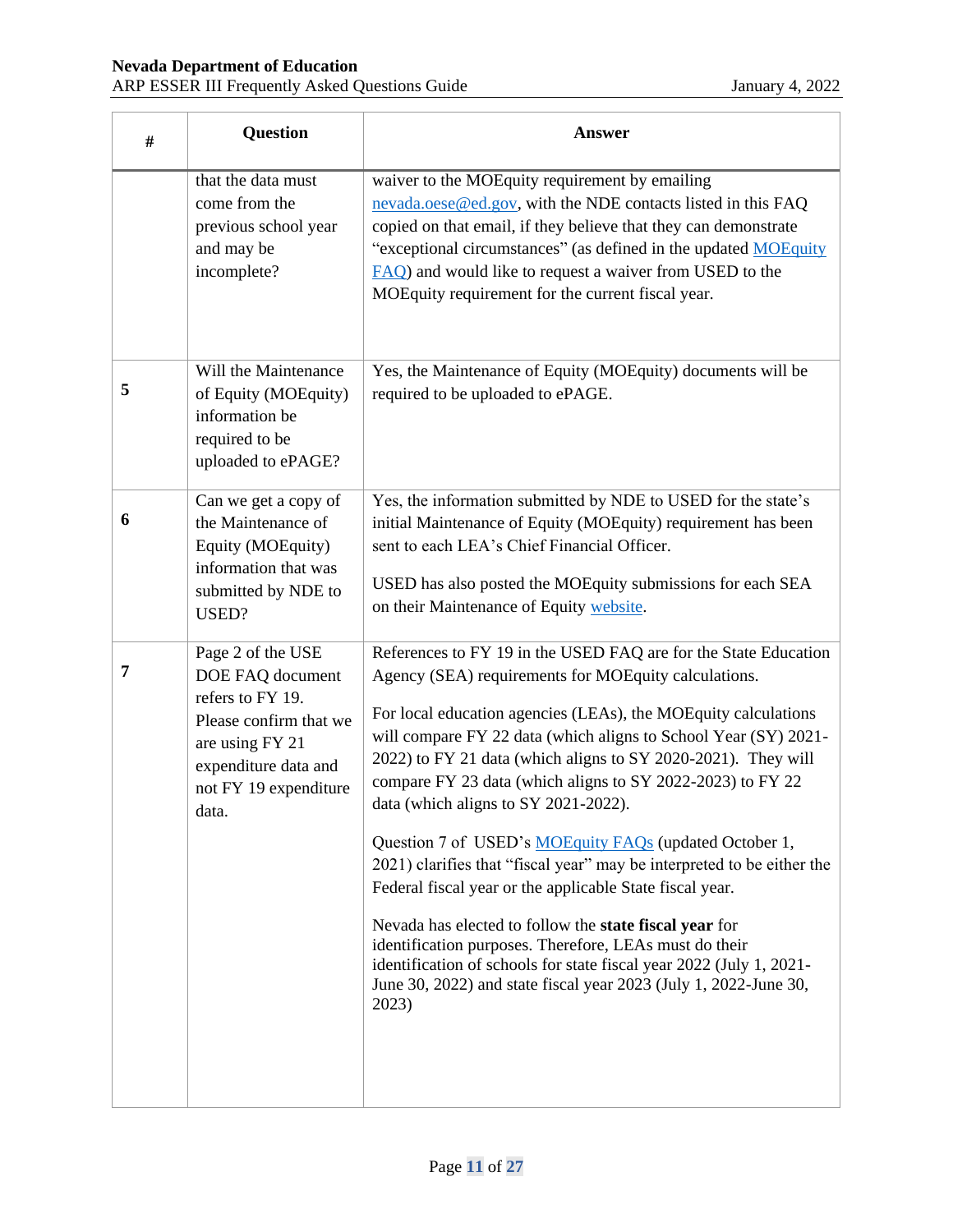| $\#$ | <b>Question</b>                                                                                                                                                                                                                                                                                        | <b>Answer</b>                                                                                                                                                                                                                                                                                                                                                                                                                                                                                                                                                                                                                                                                                                                                                                                                                                                                                                                                                                                                                                                                               |
|------|--------------------------------------------------------------------------------------------------------------------------------------------------------------------------------------------------------------------------------------------------------------------------------------------------------|---------------------------------------------------------------------------------------------------------------------------------------------------------------------------------------------------------------------------------------------------------------------------------------------------------------------------------------------------------------------------------------------------------------------------------------------------------------------------------------------------------------------------------------------------------------------------------------------------------------------------------------------------------------------------------------------------------------------------------------------------------------------------------------------------------------------------------------------------------------------------------------------------------------------------------------------------------------------------------------------------------------------------------------------------------------------------------------------|
| 8    | Question #26 of the<br>US DOE FAQ says to<br>include all local and<br>state revenues, but not<br>federal revenues or<br>private donations.<br>Based on this, should<br>we include all state<br>grants and SPED<br>funding but not federal<br>pass through i.e., Title<br>I, IDEA etc.?                 | State and local funding for the purposes of LEA calculations on<br>MOEquity includes all sources of state and local funds the LEA<br>has available for "current expenditures for free public education,"<br>as defined by ESEA (Sec. 8101(12)). State and local funding for<br>the purposes of MOEquity calculations includes administration,<br>instruction, attendance, health services, pupil transportation<br>services, operation and maintenance of plan, fixed charges and net<br>expenditures to cover deficits for food services. This would also<br>include categorical funding for Special Education and other state<br>funded programs.<br>State and local funding for the purposes of MOEquity calculations<br>do not include community services, capital outlay, and debt<br>services.<br>State and local funding for the purposes of MOEquity calculations<br>also do not include federal funds or charitable contributions.<br>LEAs may also exclude one-time disbursements for a specific<br>purpose, such as a revenue surplus that was distributed only for<br>one year. |
| 9    | When determining<br>FTE by school, do we<br>include bus drivers or<br>other staff that are not<br>allocated to a school?<br>Do we need to account<br>for ALL district FTE,<br>even including central<br>services staff like a<br>human resources<br>director or accountants<br>in the Business Office? | The calculations for the MOEquity requirements include all<br>employees and contracted staff who perform "school-level<br>services." LEAs may wish to consider using the same or a similar<br>approach as was used for the Every Students Succeeds per-pupil<br>expenditure reporting ESSA requirement, if the LEA feels that<br>approach aligns with the intent of the MOEquity requirement.<br>For staff that split their time between two or more schools the<br>level of FTE should be apportioned among the schools. These<br>calculations should be done once enrollment and staffing decisions<br>have been made "final for a specific school year," with a note that<br>there is no requirement to recalculate staffing later in the school<br>year.                                                                                                                                                                                                                                                                                                                                |
| 10   | What happens if an<br>LEA only makes<br>MOEquity in one<br>category but not both<br>categories in some<br>high poverty schools<br>but make MOEquity in                                                                                                                                                 | USED has not explicitly stated what, if any, penalties there might<br>be for an LEA who fails to meet MoEquity in either category.<br>USED has stated that it is not their intention to penalize LEAs,<br>rather, they are dedicated to working with SEAs and LEAs to<br>ensure that MoEquity is met. In addition, LEAs can apply for a<br>waiver from USED for exception for the 2021-2022 school year.                                                                                                                                                                                                                                                                                                                                                                                                                                                                                                                                                                                                                                                                                    |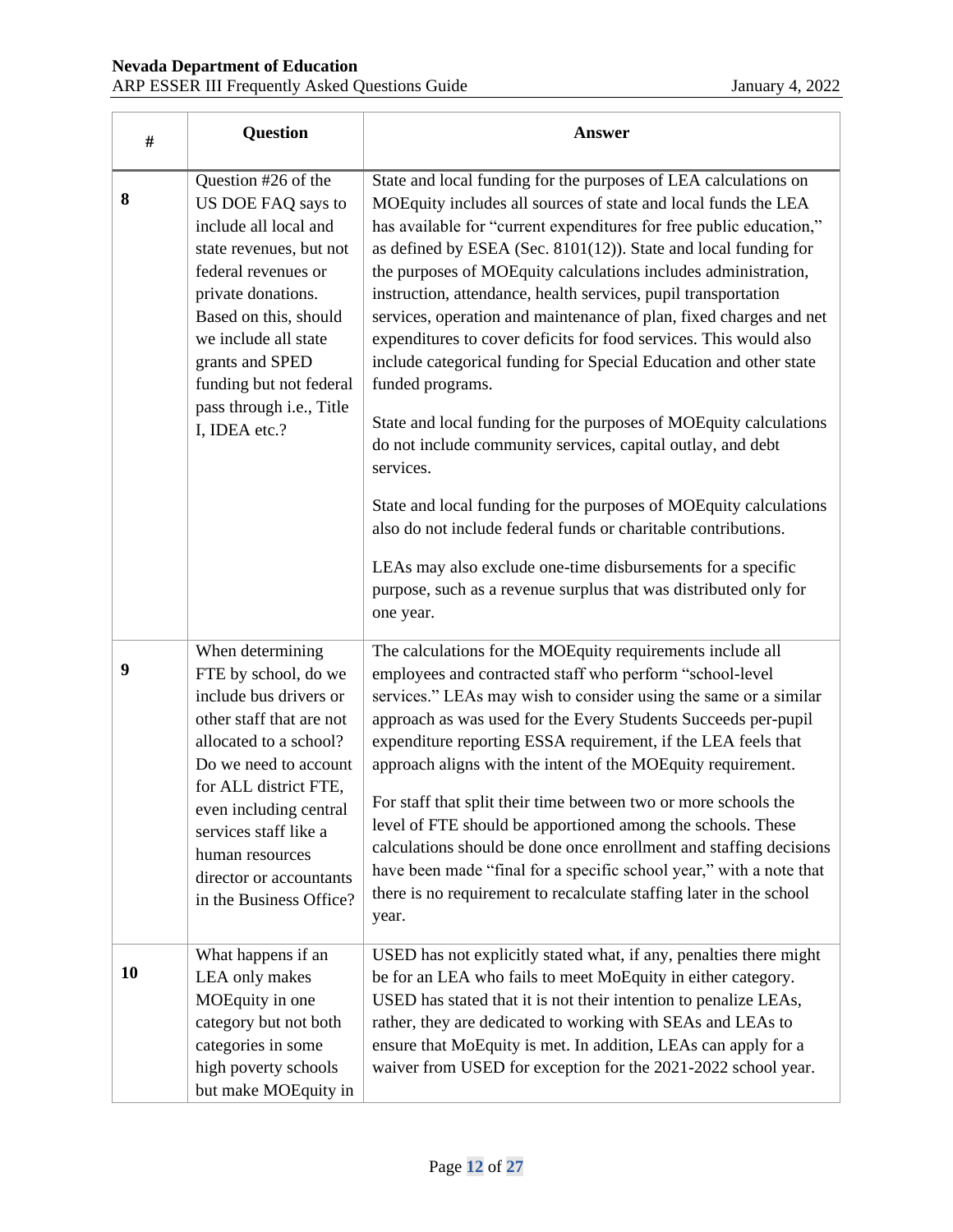| #  | Question                                                                                                                                                                                                                                                                          | <b>Answer</b>                                                                                                                                                                                                                                                                                                                                                                                                                                                                                                                                                                                                                                                                                                                                                                                                                                                                                                                                                                                                                                                                                                                                                                                                                                                                                                                                                                                                                                                                                                                                                                             |
|----|-----------------------------------------------------------------------------------------------------------------------------------------------------------------------------------------------------------------------------------------------------------------------------------|-------------------------------------------------------------------------------------------------------------------------------------------------------------------------------------------------------------------------------------------------------------------------------------------------------------------------------------------------------------------------------------------------------------------------------------------------------------------------------------------------------------------------------------------------------------------------------------------------------------------------------------------------------------------------------------------------------------------------------------------------------------------------------------------------------------------------------------------------------------------------------------------------------------------------------------------------------------------------------------------------------------------------------------------------------------------------------------------------------------------------------------------------------------------------------------------------------------------------------------------------------------------------------------------------------------------------------------------------------------------------------------------------------------------------------------------------------------------------------------------------------------------------------------------------------------------------------------------|
|    | both at other high<br>poverty schools?                                                                                                                                                                                                                                            |                                                                                                                                                                                                                                                                                                                                                                                                                                                                                                                                                                                                                                                                                                                                                                                                                                                                                                                                                                                                                                                                                                                                                                                                                                                                                                                                                                                                                                                                                                                                                                                           |
| 11 | The MOEquity<br>presentation reads that<br>if per-pupil funding<br>increased for each<br>school, no further<br>analysis is needed. In<br>other words, we don't<br>have to look at any<br>disproportionality in<br>increased funding,<br>only if there are<br>reductions. Correct? | Question 32 of the <b>MOEquity FAQs</b> addresses LEA exceptions<br>from the MOEquity requirement. The processes for obtaining an<br>exception for the 2021-2022 school year are explained in this<br>USED document regarding the MOEquity exception process.<br>We encourage LEAs to take a two-phased approach to the<br>MoEquity analysis - first, is your LEA gaining funding and<br>second, what is the result of the analysis if your LEA is losing<br>funding.<br>USED indicated that for the 2021-2022 school year, USED will<br>exempt from the MOEquity requirements those LEAs that certify<br>"they did not and will not implement an aggregate reduction in<br>combined State and local per-pupil funding in FY 2022 (i.e., is not<br>facing overall budget reductions)." Appendix B of the MOEquity<br>FAQs provides a template certification LEAs must submit to<br>NDE. Based on the submission of these certifications, NDE will<br>inform USED which LEAs in Nevada are excepted from the<br>MOEquity requirements for this school year. This template should<br>be submitted to:<br>ESSER@doe.nv.gov<br>LEAs that do not qualify for the above exception but believe they<br>may otherwise qualify for an exception to MOEquity for the 2021-<br>2022 school year due to an "exceptional or uncontrollable<br>circumstance" may apply directly to USED for consideration on a<br>case-by-case basis. An LEA seeking consideration for this<br>exception must write directly to USED and cc: NDE using the<br>following email addresses:<br>To USED: nevada.oese@ed.gov |
|    | For FY21, do we use                                                                                                                                                                                                                                                               | Cc NDE: ESSER@doe.nv.gov<br>USED is aware that not all districts will have final expenditures                                                                                                                                                                                                                                                                                                                                                                                                                                                                                                                                                                                                                                                                                                                                                                                                                                                                                                                                                                                                                                                                                                                                                                                                                                                                                                                                                                                                                                                                                             |
| 12 | budgeted or actual<br>expenses in aggregate<br>and by school?                                                                                                                                                                                                                     | from the previous year and has not indicated that an LEA cannot<br>use the final budget from last year compared to the final budget for<br>this year.                                                                                                                                                                                                                                                                                                                                                                                                                                                                                                                                                                                                                                                                                                                                                                                                                                                                                                                                                                                                                                                                                                                                                                                                                                                                                                                                                                                                                                     |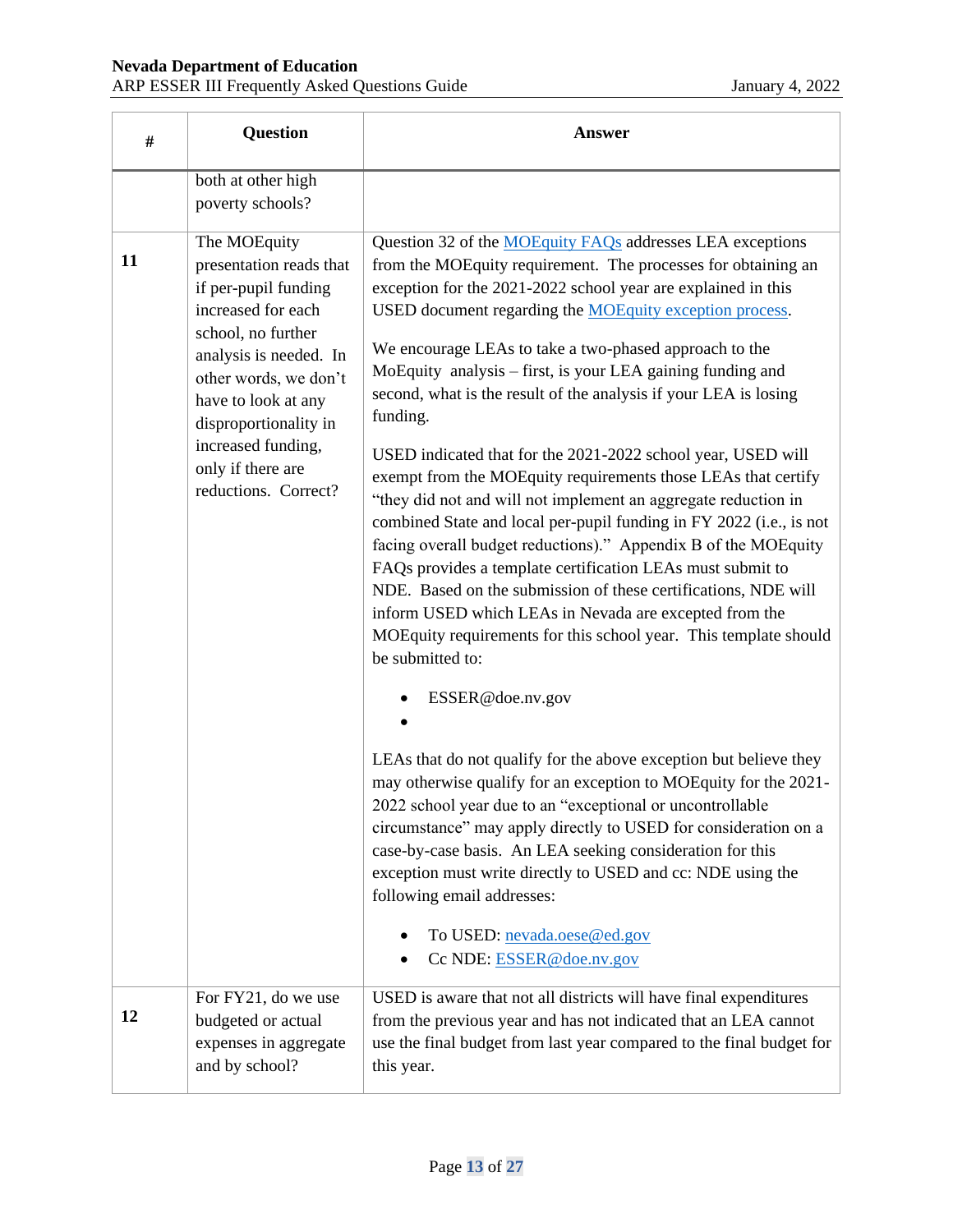| #  | <b>Question</b>                                                                                                | <b>Answer</b>                                                                                                                                                                                                                                                                                                                                                                                                                                                                                                                                                                                                                                                                                                                                                                                                                                                                                                                              |
|----|----------------------------------------------------------------------------------------------------------------|--------------------------------------------------------------------------------------------------------------------------------------------------------------------------------------------------------------------------------------------------------------------------------------------------------------------------------------------------------------------------------------------------------------------------------------------------------------------------------------------------------------------------------------------------------------------------------------------------------------------------------------------------------------------------------------------------------------------------------------------------------------------------------------------------------------------------------------------------------------------------------------------------------------------------------------------|
| 13 | When is the analysis<br>for FY 21 due to<br>NDE?                                                               | The SEA has the discretion to determine when LEAs in their state<br>must submit their MOEquity analysis. In response to LEA<br>stakeholder feedback, the initial deadline of December 31, 2021<br>that NDE set out has been extended and the exact due date is being<br>finalized by NDE.<br>Also in response to LEA stakeholder feedback, the deadline to                                                                                                                                                                                                                                                                                                                                                                                                                                                                                                                                                                                 |
|    |                                                                                                                | submit a waiver or exemption request is January 28, 2021.<br>If an LEA believes it cannot make this deadline, please contact<br>$\frac{f}{f}$ esser @ doe.nv.gov to request an extension.                                                                                                                                                                                                                                                                                                                                                                                                                                                                                                                                                                                                                                                                                                                                                  |
| 14 | Do you have to<br>provide funding in<br>rank or grade span<br>order if many of the<br>schools are 100%<br>FRL? | The MOEquity rule does not require LEAs to provide funding to<br>schools in rank order, rather it limits how much funding and staff<br>an LEA can cut from its "high -poverty schools." Question 23 of<br>USED's guidance explains that for purposes of MOEquity, a high-<br>poverty school is "a school that is in the highest quartile of schools<br>served by the LEA based on the percentage of economically<br>disadvantaged students in the school." Schools that meet this<br>definition are protected against certain funding and staffing cuts.<br>To identify the high-poverty schools that are protected, LEAs can<br>either select its poorest schools overall on a districtwide basis or it<br>can select schools by each grade span (for example, the poorest<br>elementary school, the poorest middle school, and the poorest high<br>school). Examples of these two options are available in Q&A 25<br>of USED's guidance. |
|    |                                                                                                                | USED has not provided guidance on how LEAs should narrow<br>down these schools if an LEA has more than 25% of its schools<br>that is 100% FRL. However, per Brustein and Manasevit<br>guidance, LEAs will need to have an additional/second-tier of<br>review which can be any of the following:<br>-Another poverty metric (Medicaid eligibility, TANF<br>eligibility, etc.<br>Number/percentage of special population students (EL,<br>students experiencing homeless/in foster care, differently<br>abled students)<br>Accountability measure (academic achievement,<br>graduation rate, etc.)                                                                                                                                                                                                                                                                                                                                          |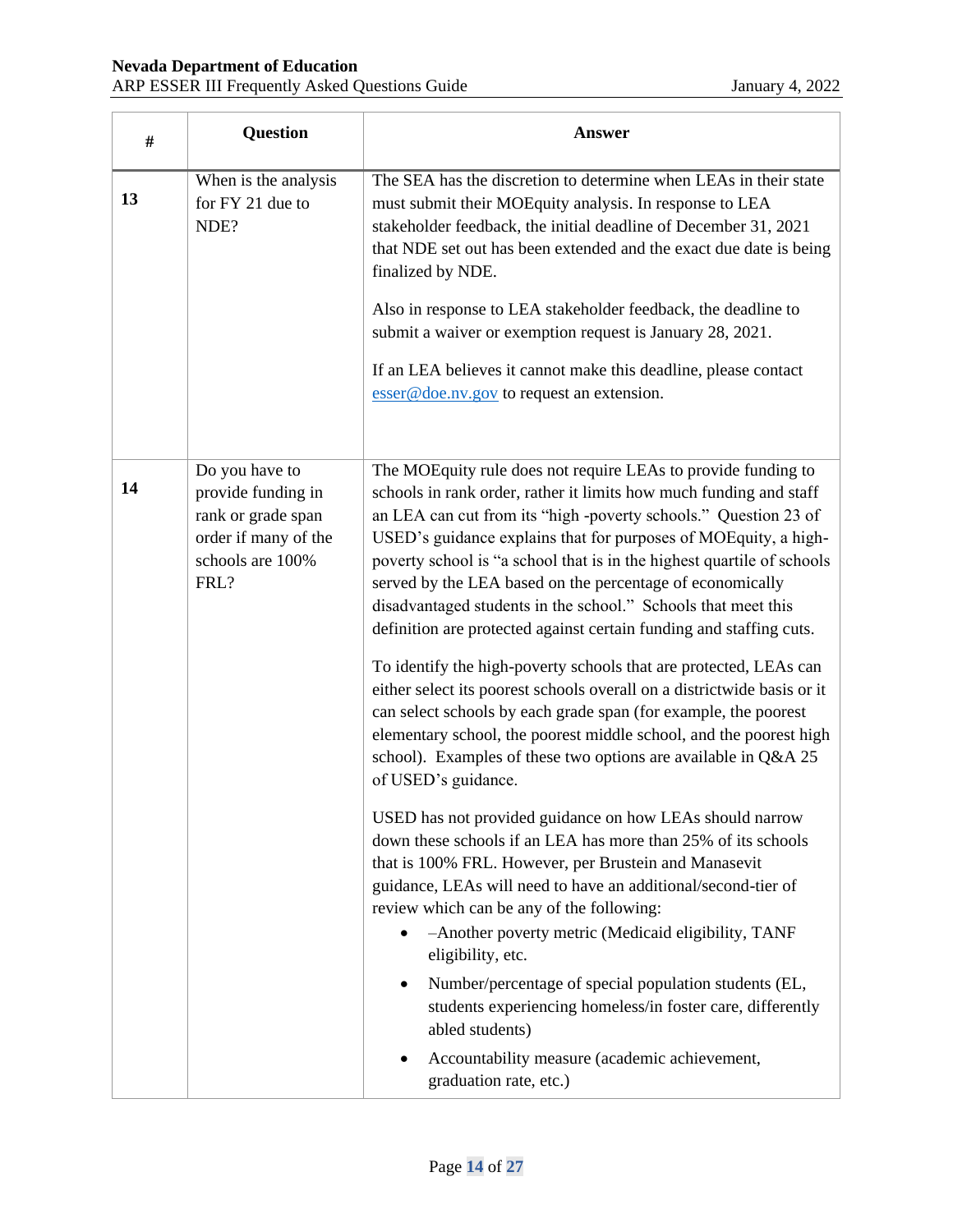| #         | <b>Question</b>                                                                                                                                                                                                  | <b>Answer</b>                                                                                                                                                                                                                                                                                                                                                                                                                                                                                                                                                                                                                                                                                                                                                                                                                                                                                                                                                                                                                           |
|-----------|------------------------------------------------------------------------------------------------------------------------------------------------------------------------------------------------------------------|-----------------------------------------------------------------------------------------------------------------------------------------------------------------------------------------------------------------------------------------------------------------------------------------------------------------------------------------------------------------------------------------------------------------------------------------------------------------------------------------------------------------------------------------------------------------------------------------------------------------------------------------------------------------------------------------------------------------------------------------------------------------------------------------------------------------------------------------------------------------------------------------------------------------------------------------------------------------------------------------------------------------------------------------|
|           | Does an LEA need to                                                                                                                                                                                              | The ARP law defines three "automatic" exceptions where an LEA                                                                                                                                                                                                                                                                                                                                                                                                                                                                                                                                                                                                                                                                                                                                                                                                                                                                                                                                                                           |
| 15        | meet all three criteria<br>for an MOEquity<br>exception or just one?                                                                                                                                             | is excepted from local MOEquity requirements. If an LEA meets<br>one of the three exceptions below, it is automatically excepted and<br>does not need to do anything else other than maintain<br>documentation demonstrating it met one of these three exceptions.<br>An automatic exception is triggered if an LEA:<br>Has a total enrollment of less than 1,000 students,<br>Operates a single school, or<br>Serves all students within each grade span with a single<br>school<br>As described above, an LEA may also submit an exception<br>certification to NDE if did not have an aggregate reduction in<br>combined State and local per-pupil funding in FY 2022 (school<br>year 2021-2022).<br>An LEA may also apply directly to USED for consideration of an<br>exception request due to an "exceptional or uncontrollable<br>circumstance."<br>For more information about local MOEquity exceptions, please<br>see this USED document from October 2021 regarding the<br>MOEquity exception process and Question 32 of USED's |
|           |                                                                                                                                                                                                                  | <b>MOEquity FAQs.</b>                                                                                                                                                                                                                                                                                                                                                                                                                                                                                                                                                                                                                                                                                                                                                                                                                                                                                                                                                                                                                   |
| <b>16</b> | Is Nevada going to<br>apply for a<br>Maintenance of Equity<br>waiver for this year?                                                                                                                              | There is no option to waive state-level MOEquity requirements.                                                                                                                                                                                                                                                                                                                                                                                                                                                                                                                                                                                                                                                                                                                                                                                                                                                                                                                                                                          |
| 17        | Who decides<br>(LEA/SEA/USED) on<br>the identification of<br>the High Poverty<br>Schools and when that<br>identification must<br>occur? Can it occur<br>now, or should we<br>wait for additional<br>information? | LEAs are responsible for identifying high poverty schools<br>consistent with Q&A 25 of USED's guidance. It is reasonable to<br>expect these identifications will be reviewed through oversight<br>processes, so LEAs should retain documentation to support their<br>identification procedures.<br>NDE has selected free and reduced priced lunch eligibility<br>(FRL/FRPL) as the poverty measure LEAs will use for MoEquity<br>purposes.                                                                                                                                                                                                                                                                                                                                                                                                                                                                                                                                                                                              |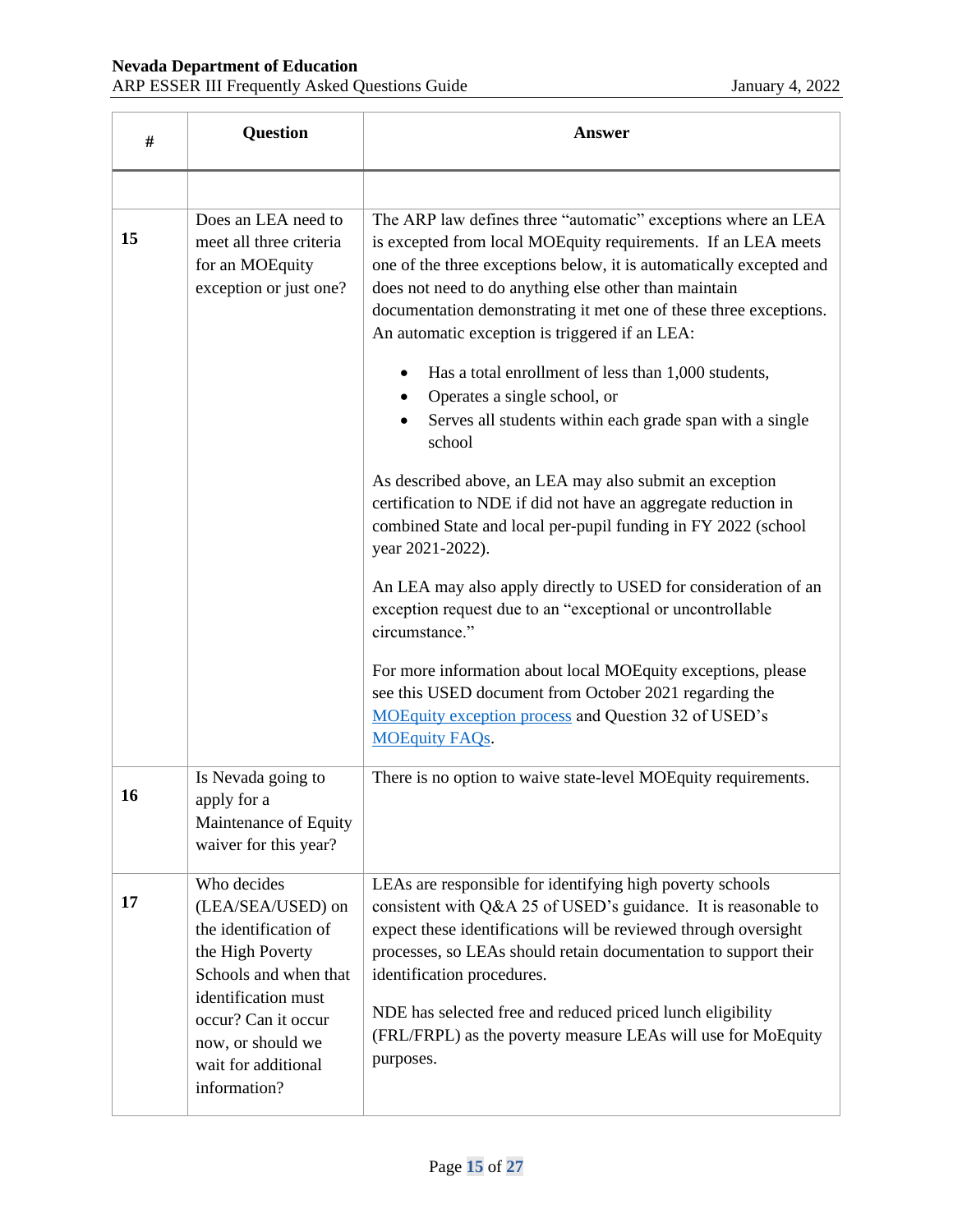| #  | Question                                                                                                                                  | <b>Answer</b>                                                                                                                                                                                                                                                                                                                                                                                                                                                                                                                                       |
|----|-------------------------------------------------------------------------------------------------------------------------------------------|-----------------------------------------------------------------------------------------------------------------------------------------------------------------------------------------------------------------------------------------------------------------------------------------------------------------------------------------------------------------------------------------------------------------------------------------------------------------------------------------------------------------------------------------------------|
|    |                                                                                                                                           | USED has not provided clarification on whether LEAs can use the<br>community eligibility program (CEP) multiplier or whether they<br>must use direct certification for identification of schools if using<br>FRL poverty measure. However, NDE encourages LEAs to look<br>to what USED says about using CEP to rank and serve Title I<br>schools (guidance from Brustein and Manasevit)                                                                                                                                                             |
|    |                                                                                                                                           | In addition, USED has not provided guidance on how LEAs<br>should narrow down these schools if an LEA has more than<br>25% of its schools that is 100% FRL. However, per Brustein<br>and Manasevit guidance, LEAs will need to have an<br>additional/second-tier of review which can be any of the<br>following:<br>-Another poverty metric (Medicaid eligibility, TANF<br>eligibility, etc.<br>Number/percentage of special population students<br>$\bullet$<br>(EL, students experiencing homeless/in foster care,<br>differently abled students) |
|    |                                                                                                                                           | Accountability measure (academic achievement,<br>graduation rate, etc.)                                                                                                                                                                                                                                                                                                                                                                                                                                                                             |
| 18 | Should LEAs<br>anticipate which<br>schools, but have a<br>back-up plan in case<br>the SEA or USED has<br>additional<br>input/information? | Q&A 8 of USED's guidance says LEAs must determine whether<br>they have maintained equity once they have "final appropriated<br>and allocated amounts that are available for current expenditures<br>for each" school, so this is likely a process LEAs should be<br>undertaking now.<br>NDE has selected free and reduced priced lunch eligibility<br>(FRL/FRPL) as the poverty measure LEAs will use for MoEquity<br>purposes.                                                                                                                     |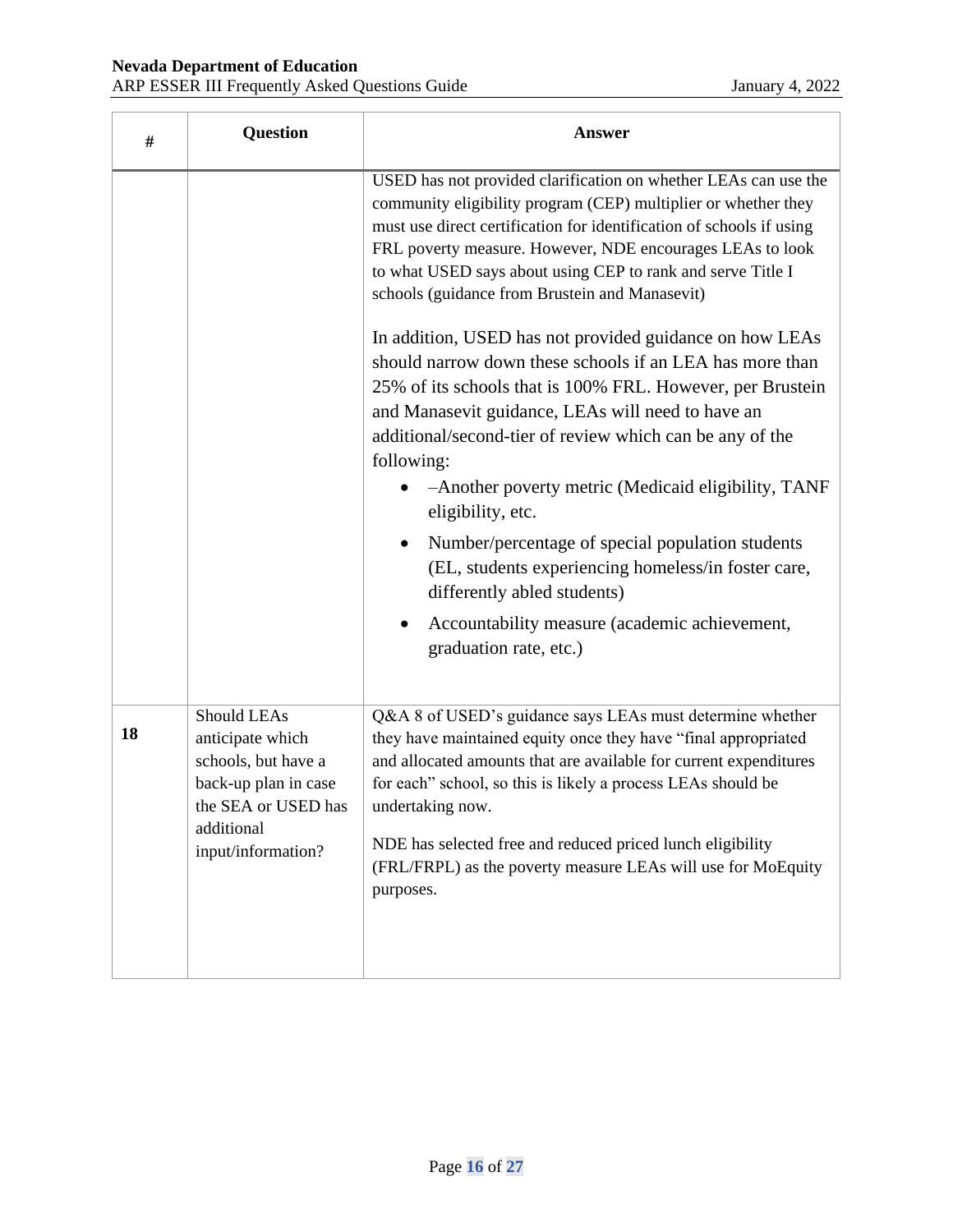#### <span id="page-16-0"></span>Monitoring, Evaluation, and Reporting Requirements

| #              | <b>Question</b>                                                                                                                                                                                                                    | <b>Answer</b>                                                                                                                                                                                                                                                                                                                                                                                                                                                                                                                                                                                                                                                                                                                                                |
|----------------|------------------------------------------------------------------------------------------------------------------------------------------------------------------------------------------------------------------------------------|--------------------------------------------------------------------------------------------------------------------------------------------------------------------------------------------------------------------------------------------------------------------------------------------------------------------------------------------------------------------------------------------------------------------------------------------------------------------------------------------------------------------------------------------------------------------------------------------------------------------------------------------------------------------------------------------------------------------------------------------------------------|
| 1              | Can you provide any<br>information on the<br>monitoring, evaluation,<br>and reporting<br>requirements? Do you<br>have a list of<br>documents that will be<br>needed for any<br>required evaluation?                                | USED has not provided information on what will be required for<br>grant monitoring or evaluation, including any reporting<br>requirements. Once more information is provided by USED, NDE<br>will share it with LEAs.<br>At this time, NDE strongly encourages LEAs to keep accurate<br>documentation and records to demonstrate they have met the<br>various ARP ESSER requirements for monitoring. This information<br>includes documentation/evidence around stakeholder engagement,<br>evidence-based intervention citations/research, etc. In addition,<br>NDE anticipates LEAs needing to report on items such as spending<br>data, effectiveness of interventions, etc. NDE will share more<br>detailed information with LEAs once finalized by USED. |
| $\overline{2}$ | Can NDE please<br>provide any<br>information it receives<br>from USED on the<br>monitoring or<br>reporting requirements<br>as soon as possible?<br>Could you also please<br>consider placing that<br>material on NDE's<br>website? | Yes, NDE will share any information it receives from USED on the<br>requirements for reporting and monitoring of ARP ESSER III funds<br>with LEAs as quickly as possible. NDE will also explore the<br>possibility of posting that information on NDE's federal relief<br>funding webpage, pending accessibility and other similar<br>requirements for the posting of those materials.                                                                                                                                                                                                                                                                                                                                                                       |

### <span id="page-16-1"></span>Point of Contact for More Information or Questions

| # | <b>Question</b>                     | Answer                                                                                                                                                                                                                                                                                                                |
|---|-------------------------------------|-----------------------------------------------------------------------------------------------------------------------------------------------------------------------------------------------------------------------------------------------------------------------------------------------------------------------|
|   | Who do we contact<br>for questions? | NDE is in the process of hiring contracted personnel to assist in the<br>ARP ESSER III funding process. In the meantime, please reach out<br>to the following individuals with any questions regarding ARP<br>ESSER III funding, including the application process or<br>requirements:<br><b>ARP Program Contact:</b> |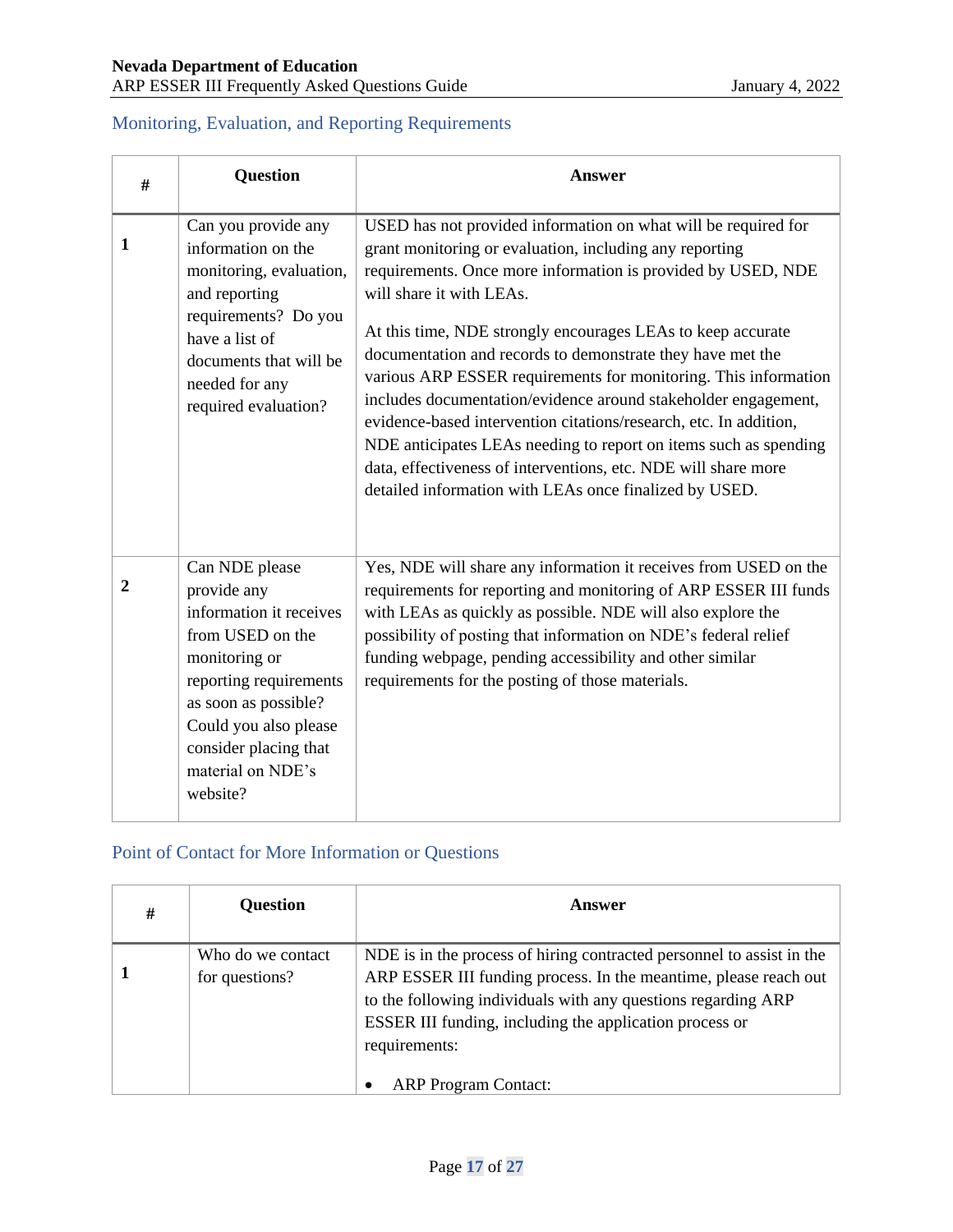| # | <b>Question</b>                                                                                    | Answer                                                                                                                                                                                                                                                                                                                                                                                                                                     |
|---|----------------------------------------------------------------------------------------------------|--------------------------------------------------------------------------------------------------------------------------------------------------------------------------------------------------------------------------------------------------------------------------------------------------------------------------------------------------------------------------------------------------------------------------------------------|
|   |                                                                                                    | Sarah Nick, Education Programs Professional at<br>$\circ$<br>SNick@doe.nv.gov<br>Jessica Todtman, Deputy Superintendent for Educatory<br>$\circ$<br>Effectiveness and Family Engagement at<br>JTodtman@doe.nv.gov<br>Gabrielle Lamarre, Education Programs Supervisor at<br>GLamarre@doe.nv.gov<br><b>ARP</b> Fiscal Contact:<br>Heidi Haartz, Deputy Superintendent for Student<br>$\circ$<br>Investment at HHaartz@doe.nv.gov            |
|   | Can you tell us who<br>our Education<br>Programs<br>Professional (EPP)<br>will be for each<br>LEA? | NDE is in the process of hiring contracted personnel to assist with<br>ARP ESSER III funds, including by providing programmatic<br>support in the same way that EPPs have been assigned to support<br>LEAs for ESSER I and ESSER II funds. Once that process has been<br>completed, LEAs will be notified of their primary points of contact.<br>Until that time, please continue to reach out to the individuals listed<br>in Question 1. |

#### <span id="page-17-0"></span>Allowable Use of Funds

| # | <b>Question</b>                                                                                                                    | Answer                                                                                                                                                                                                                                                                                                                                                           |
|---|------------------------------------------------------------------------------------------------------------------------------------|------------------------------------------------------------------------------------------------------------------------------------------------------------------------------------------------------------------------------------------------------------------------------------------------------------------------------------------------------------------|
|   | Is hiring someone to<br>manage the grant<br>(paperwork,<br>expenditures, etc.) an<br>allowable ARP<br><b>ESSER</b> expenditure?    | Yes, ARP ESSER III funds may be used to hire personnel to<br>manage the ESSER grants.                                                                                                                                                                                                                                                                            |
|   | Can a LEA us ARP<br><b>ESSER III funding to</b><br>provide employees<br>and/or students an<br>incentive for getting<br>vaccinated? | Yes, per information provided by the Council of Chief State<br>School Officers (CCSSO) during a recent webinar, the cost of<br>providing an incentive for being vaccinated is related to<br>responding to and preventing the spread of COVID-19. In<br>addition, the use of incentives is an allowable use of ARP ESSER<br>III funds (see the Use of Funds FAQ). |
|   |                                                                                                                                    | An LEA wishing to provide such an incentive would need to<br>ensure that the costs are both necessary (i.e., an increase in the<br>number of vaccinated individuals will help stop the spread of<br>COVID-19 in the LEA) and reasonable (i.e., ensuring that it is not<br>an irrational amount of funding to offer as an incentive).                             |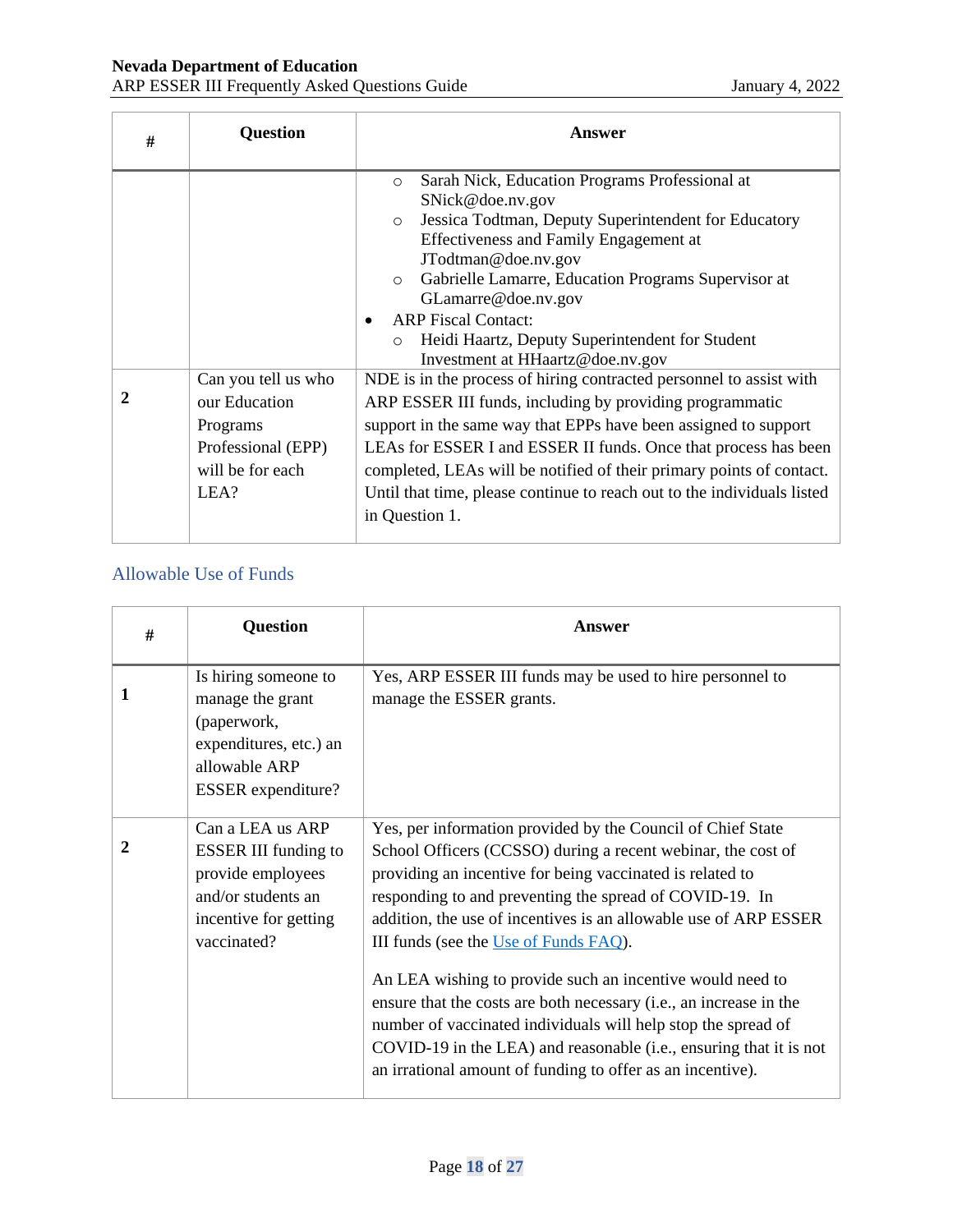| #           | <b>Question</b>                                                                                                                                                                   | <b>Answer</b>                                                                                                                                                                                                                                                                                                                                                                                                                                                                                                                                                                                                                                                                                                                                                                                                                                                                                                                                                                                                                                                    |
|-------------|-----------------------------------------------------------------------------------------------------------------------------------------------------------------------------------|------------------------------------------------------------------------------------------------------------------------------------------------------------------------------------------------------------------------------------------------------------------------------------------------------------------------------------------------------------------------------------------------------------------------------------------------------------------------------------------------------------------------------------------------------------------------------------------------------------------------------------------------------------------------------------------------------------------------------------------------------------------------------------------------------------------------------------------------------------------------------------------------------------------------------------------------------------------------------------------------------------------------------------------------------------------|
|             |                                                                                                                                                                                   | For more information see the <b>FAQ</b> on using ARP and other relief<br>funds to provide incentives for vaccines, as well as the FAQ on<br><b>ESSER</b> and GEER funds published by USED as it pertains to<br>paying for vaccines.                                                                                                                                                                                                                                                                                                                                                                                                                                                                                                                                                                                                                                                                                                                                                                                                                              |
| 3           | If we can incentivize<br>employees and/or<br>students for becoming<br>vaccinated, can we<br>buy gift cards?                                                                       | Yes, see complete response to the previous question regarding<br>incentives for vaccination.<br>Gift cards are an allowable use of funds as long as they cannot be<br>used to purchase things that would violate other applicable laws<br>and requirements (the gift cards could not be used to purchase<br>alcohol, for example).<br>For more information see the <b>FAQ</b> on using ARP and other relief<br>funds to provide incentives for vaccines, as well as the FAQ on<br><b>ESSER</b> and GEER funds published by USED as it pertains to<br>paying for vaccines.                                                                                                                                                                                                                                                                                                                                                                                                                                                                                        |
| *NEW*       | Can a school district<br>use ESSER III funding<br>to pay employees<br>incentives that have<br>already received their<br>vaccinations (would be<br>\$100 in pay or gift<br>cards)? | For employee incentives, USED has indicated that it would be<br>comfortable using ESSER funds (ESSER I, II, or III) for a<br>reasonable monetary incentive for staff who get vaccinated. B-3<br>of USED's <b>ESSER &amp; GEER FAQs</b> says LEAs can use ESSER or<br>GEER funds for incentives for staff to get vaccinated and gives<br>paid time off as an example. This is likely not the only kind of<br>incentive USED would be comfortable with, however. USED<br>directly addresses monetary incentives in this guidance. Although<br>this guidance is focused on incentives for students and their<br>households, it seems to suggest that USED is open-minded about<br>reasonable monetary incentives (they specifically refer to cash<br>awards on p. 2).<br>If the incentive is paid as employee compensation, it would be<br>prudent for the LEA to have a written policy in place to satisfy the<br>Uniform Grant Guidance (UGG) requirement that incentive<br>compensation be paid "pursuant to an established plan" (2 CFR $\S$<br>$200.430(f)$ ). |
| $*$ NEW $*$ | Can a school district<br>use ESSER III funds<br>to give bonuses to<br>district central office<br>staff (whether in                                                                | Using ESSER funds (either ESSER I, II, or III) could be allowable<br>if the district can connect the bonus to COVID (for example,<br>retention incentives, recognition of extra duties, etc.). When<br>USED reviewed this document sent to them by the Council for<br>Chief State School Officers (CCSSO), they didn't raise any<br>concerns about their references to additional pay for teachers "and                                                                                                                                                                                                                                                                                                                                                                                                                                                                                                                                                                                                                                                          |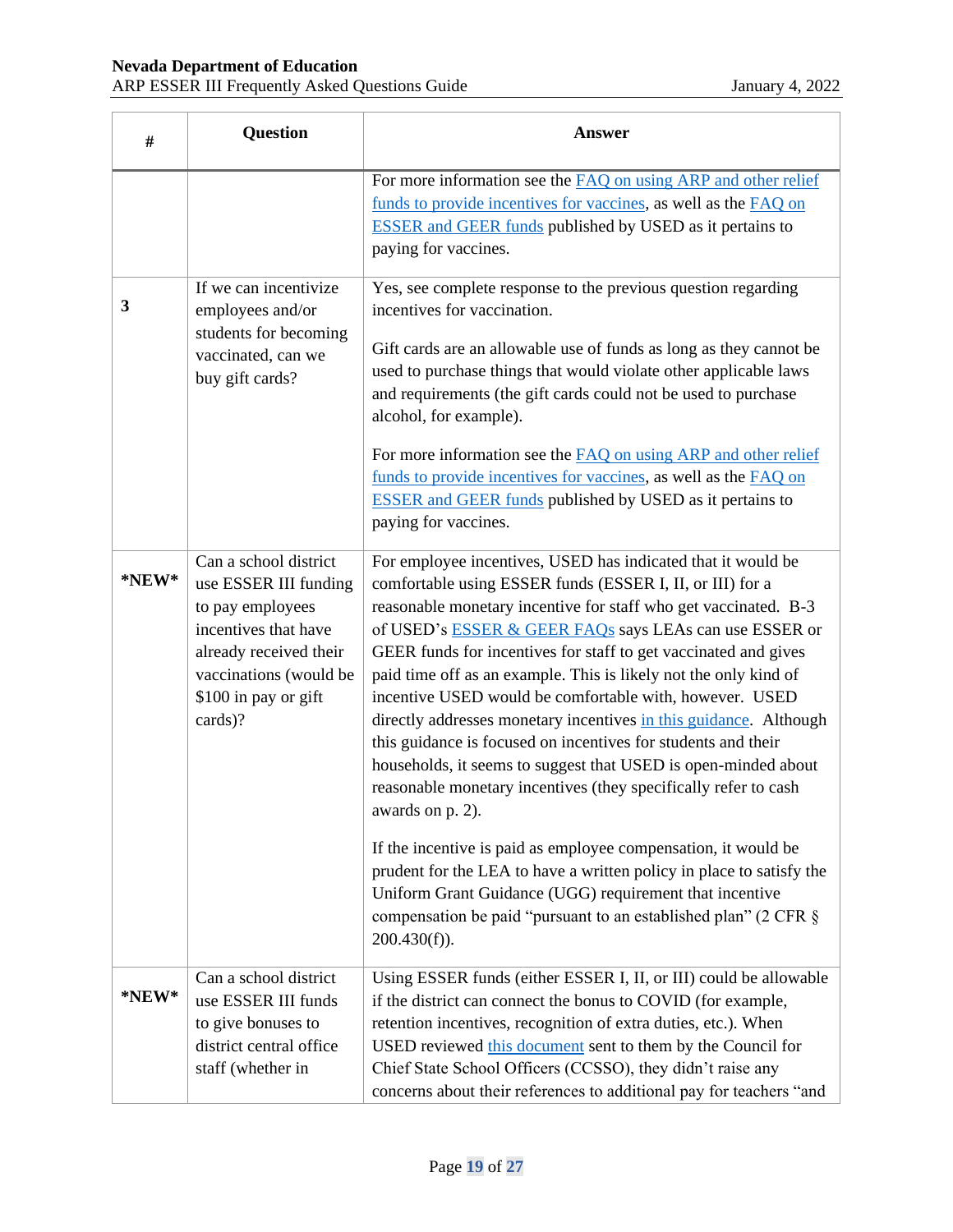| # | <b>Question</b>               | Answer                                                                                                                                                                                                                                                                                                                                                                                                                                                                                                                                                                                                                                                                                                                                                                                                                                                                                                                                                                                                                                       |
|---|-------------------------------|----------------------------------------------------------------------------------------------------------------------------------------------------------------------------------------------------------------------------------------------------------------------------------------------------------------------------------------------------------------------------------------------------------------------------------------------------------------------------------------------------------------------------------------------------------------------------------------------------------------------------------------------------------------------------------------------------------------------------------------------------------------------------------------------------------------------------------------------------------------------------------------------------------------------------------------------------------------------------------------------------------------------------------------------|
|   | arrears or in future<br>pay)? | other staff." Also, in a recent letter to Florida, USED said<br>administrative staff, including superintendents, can be paid with<br>ESSER funds if "necessary to maintain the operation of and<br>continuity of services in local educational agencies and continuing<br>to employ existing staff of the local educational agency."<br>For the UGG provision on incentive compensation, the UGG gives<br>two options: (1) the compensation can either be paid pursuant to<br>an agreement with employees before services were rendered, or<br>(2) through an established plan. USED has made clear that the<br>plan need not be a pre-existing plan developed before COVID; it<br>could, for example, be a policy the LEA establishes now in light of<br>COVID. (See D-6 of USED's ESSER & GEER FAQs.)<br>Retention bonuses are allowable with ESSER funding. It is also<br>allowable to pay out compensation for work that was performed in<br>the past, as long as it was completed by staff during the grant's<br>period of performance. |

### <span id="page-19-0"></span>Difference Between ARP ESSER III and HCY I and II

| # | <b>Question</b>                                                                                                                                                                                                                                                      | Answer                                                                                                                                                                                                                                                                                                                                                                                                                                                                                                                                                                                                                                          |
|---|----------------------------------------------------------------------------------------------------------------------------------------------------------------------------------------------------------------------------------------------------------------------|-------------------------------------------------------------------------------------------------------------------------------------------------------------------------------------------------------------------------------------------------------------------------------------------------------------------------------------------------------------------------------------------------------------------------------------------------------------------------------------------------------------------------------------------------------------------------------------------------------------------------------------------------|
|   | What is the<br>difference between<br>categories of funding<br>within the ARP<br><b>ESSER III funds?</b><br>For example, what is<br>the difference<br>between ARP ESSER<br>III, ARP Homeless<br>Children and Youth<br>$(HCY)$ I, and $HCY$ II<br>in terms of purpose, | <b>ARP ESSER III</b><br>Purpose: help meet a wide range of needs arising from the<br>$\bullet$<br>coronavirus pandemic, including reopening schools safely,<br>sustaining their safe operation, and addressing students' social,<br>emotional, mental health, and academic needs resulting from<br>the pandemic.<br>Timeline: ePAGE application, including uploading the ARP<br>$\bullet$<br>ESSER Use of Funds Plans are due September 10, 2021. These<br>funds must be obligated by September 30, 2023 (automatic<br>Tydings Amendment extends this date to September 30, 2024).<br>Process: LEA application submitted via ePAGE<br>$\bullet$ |
|   | timelines, processes,<br>etc.?                                                                                                                                                                                                                                       | ARP-HCY Homeless I and II<br>Purpose: support efforts to identify students experiencing<br>$\bullet$<br>homelessness and provide them with comprehensive, wrap-<br>around services that address needs arising from the COVID-19                                                                                                                                                                                                                                                                                                                                                                                                                 |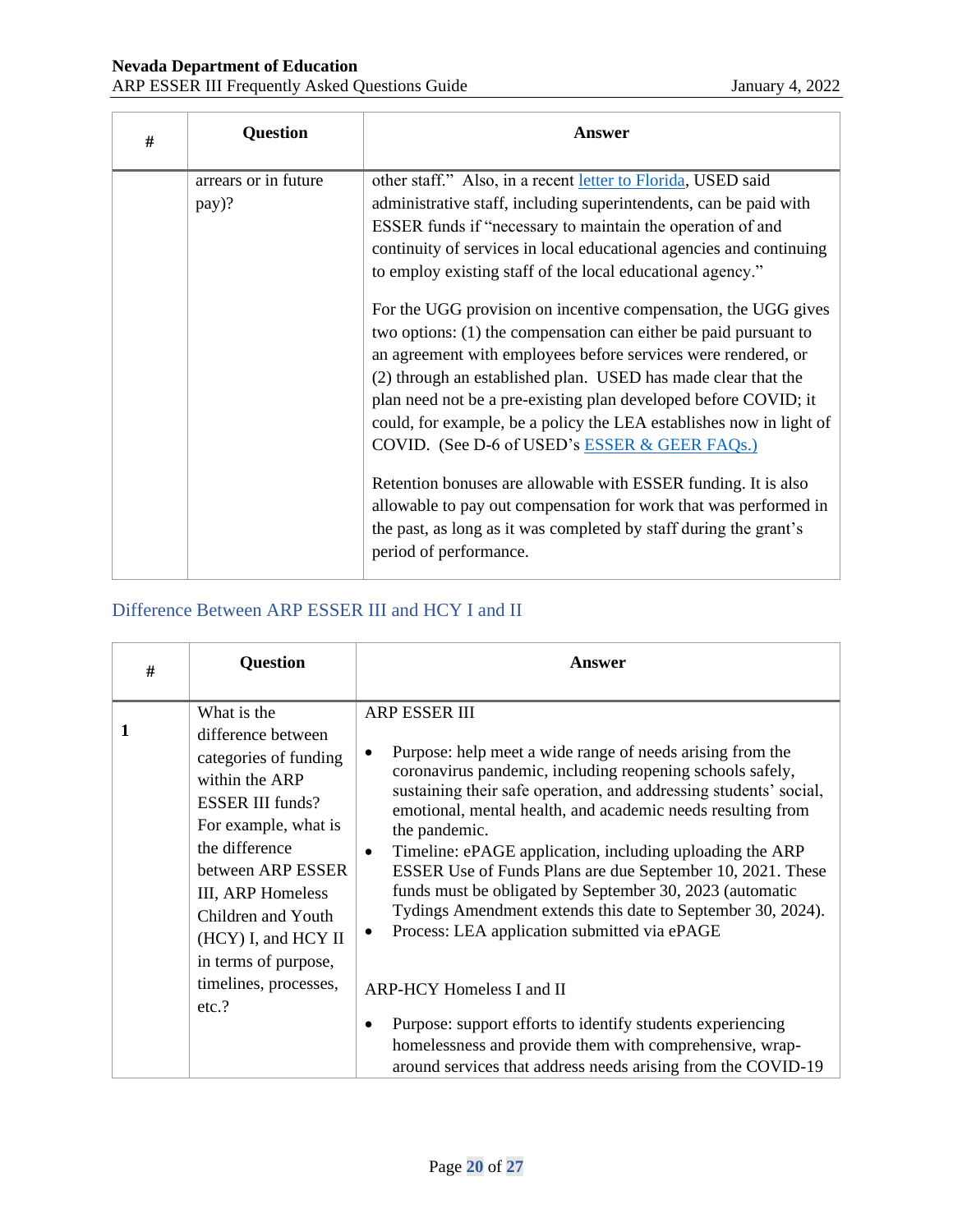| # | <b>Question</b> | Answer                                                                                                                                                                                                                                                                               |
|---|-----------------|--------------------------------------------------------------------------------------------------------------------------------------------------------------------------------------------------------------------------------------------------------------------------------------|
|   |                 | pandemic and allow them to attend school and participate fully<br>in all school activities.                                                                                                                                                                                          |
|   |                 | Timeline: ePAGE application to be released in August 2021;<br>٠<br>application should be submitted within 60 days of application<br>being released. These funds must be obligated by September<br>30, 2023 (automatic Tydings Amendment extends this date to<br>September 30, 2024). |
|   |                 | Process: LEA application submitted via ePAGE                                                                                                                                                                                                                                         |

### <span id="page-20-0"></span>Funding Period

| # | <b>Question</b>                                                  | Answer                                                                                                                                                                                                                            |
|---|------------------------------------------------------------------|-----------------------------------------------------------------------------------------------------------------------------------------------------------------------------------------------------------------------------------|
|   | When does the grant<br>period for ARP<br><b>ESSER</b> funds end? | Per the ARP Act, ARP ESSER funds must be obligated by<br>September 30, 2023. USED has stated that the automatic Tydings<br>amendment applies to ARP ESSER, which extends the deadline to<br>obligate funds to September 30, 2024. |

#### <span id="page-20-1"></span>ESSER Allocation Amounts in ePAGE

| # | <b>Question</b>                                           | Answer                                                                                                                                                                                                               |
|---|-----------------------------------------------------------|----------------------------------------------------------------------------------------------------------------------------------------------------------------------------------------------------------------------|
|   | Why doesn't the<br>allocation in ePAGE                    | NDE has received 2/3 of the ARP ESSER funding and is still<br>awaiting the additional 1/3 of funds from USED, which is                                                                                               |
|   | match our total ARP<br><b>ESSER</b> allocation<br>amount? | contingent upon the approval of our ARP ESSER State Plan. As<br>such, only 2/3 of each LEA's ARP ESSER allocation is currently in<br>ePAGE and the remaining 1/3 will be uploaded once NDE receives<br>it from USED. |

#### <span id="page-20-2"></span>Budget Content and Formatting

| # | <b>Question</b>                                                                                            | Answer                                                                                                                                                                                                                                                  |
|---|------------------------------------------------------------------------------------------------------------|---------------------------------------------------------------------------------------------------------------------------------------------------------------------------------------------------------------------------------------------------------|
|   | How do we indicate<br>that funds will be<br>used over multiple<br>years in the budget<br>section in ePAGE? | In order to indicate that funds will be spent over multiple years,<br>LEAs may place a note in the budget narrative indicating which<br>fiscal year the LEA intends to spend the funds (ex: FY22, FY23, or<br>FY24), however this is not a requirement. |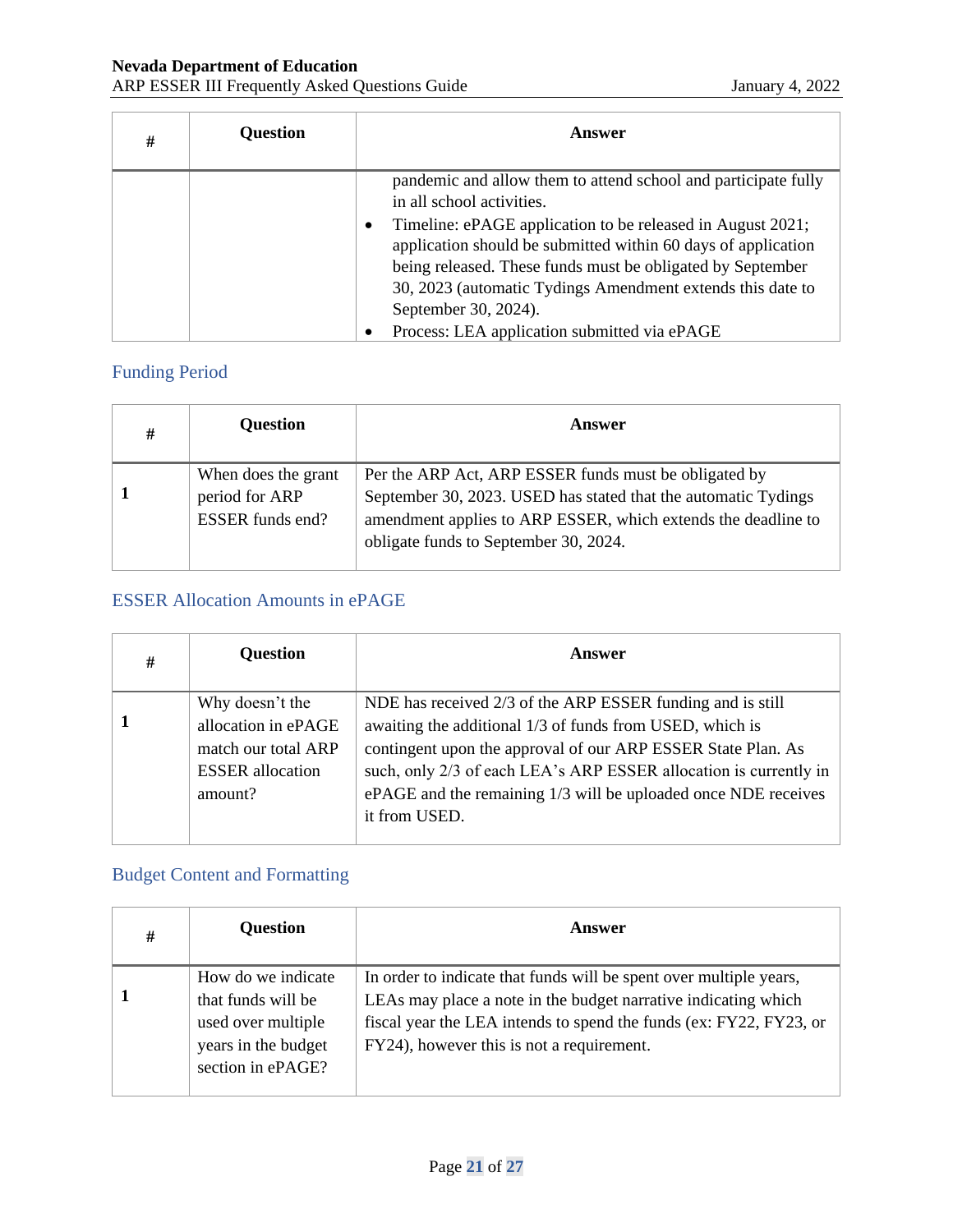| #                | <b>Question</b>                                                                          | <b>Answer</b>                                                                                                                                                                                                                                                                                                                                                                                                                                                                                                                                                                                                                                                                                                                                                                                                                                                                                                                                                                                                                                                                                                                                                                                                                                                                          |
|------------------|------------------------------------------------------------------------------------------|----------------------------------------------------------------------------------------------------------------------------------------------------------------------------------------------------------------------------------------------------------------------------------------------------------------------------------------------------------------------------------------------------------------------------------------------------------------------------------------------------------------------------------------------------------------------------------------------------------------------------------------------------------------------------------------------------------------------------------------------------------------------------------------------------------------------------------------------------------------------------------------------------------------------------------------------------------------------------------------------------------------------------------------------------------------------------------------------------------------------------------------------------------------------------------------------------------------------------------------------------------------------------------------|
| $\boldsymbol{2}$ | How much detail<br>about a program<br>should LEAs include<br>in the budget<br>narrative? | LEAs should continue to follow the narrative approach used for<br>federal funds (e.g., Title funds). Be sure to provide:<br>A description of the budget line items and what they are<br>and also include a description of the types of supplies and<br>how they will be used.<br>A clear description of how the costs were calculated must<br>$\bullet$<br>also be included.<br>When travel is included, include the dates, type of travel<br>(in- vs. out-of-state), who is traveling (role/position, not<br>names), and an estimate of costs that includes the phrase<br>"not to exceed xxx." Include a description of how the cost<br>was determined (e.g., 5 paraprofessionals, \$400 per<br>airplane ticket, 1 night hotel room at per diem, etc.)<br>Please note that values reference in the narrative must precisely<br>match the values used in the budget. An example of what should be<br>included in a budget narrative is below:<br><b>NARRATIVE for Object Code Series 100:</b><br>NNFS is hiring 2 Aviation Professors under EAI at 100% of their<br>time for the 21-22 school year for AV 199 "Special Topics in<br>Aviation". These costs are an estimate and will not exceed \$40,000<br>for each position. Names are TBD and will be submitted with<br>monthly RFF. |
|                  |                                                                                          | NNFS is hiring 1 Math Dept. Professor under EAI at 50% of their<br>time for the 21-22 school year for Aviation related courses. This<br>cost is an estimate and will not exceed \$17,500 for the position.<br>Name is TBD and will be submitted with monthly RFF.<br>NNFS will be issuing out four \$1,000.00 stipends to the listed<br>instructors for the annual "Weekend in the Sky" Event on April 3rd,<br>2021. One instructor is TBD and their name will be submitted with<br>the April RFF.<br><b>NARRATIVE for Object Code Series 600:</b><br>610                                                                                                                                                                                                                                                                                                                                                                                                                                                                                                                                                                                                                                                                                                                              |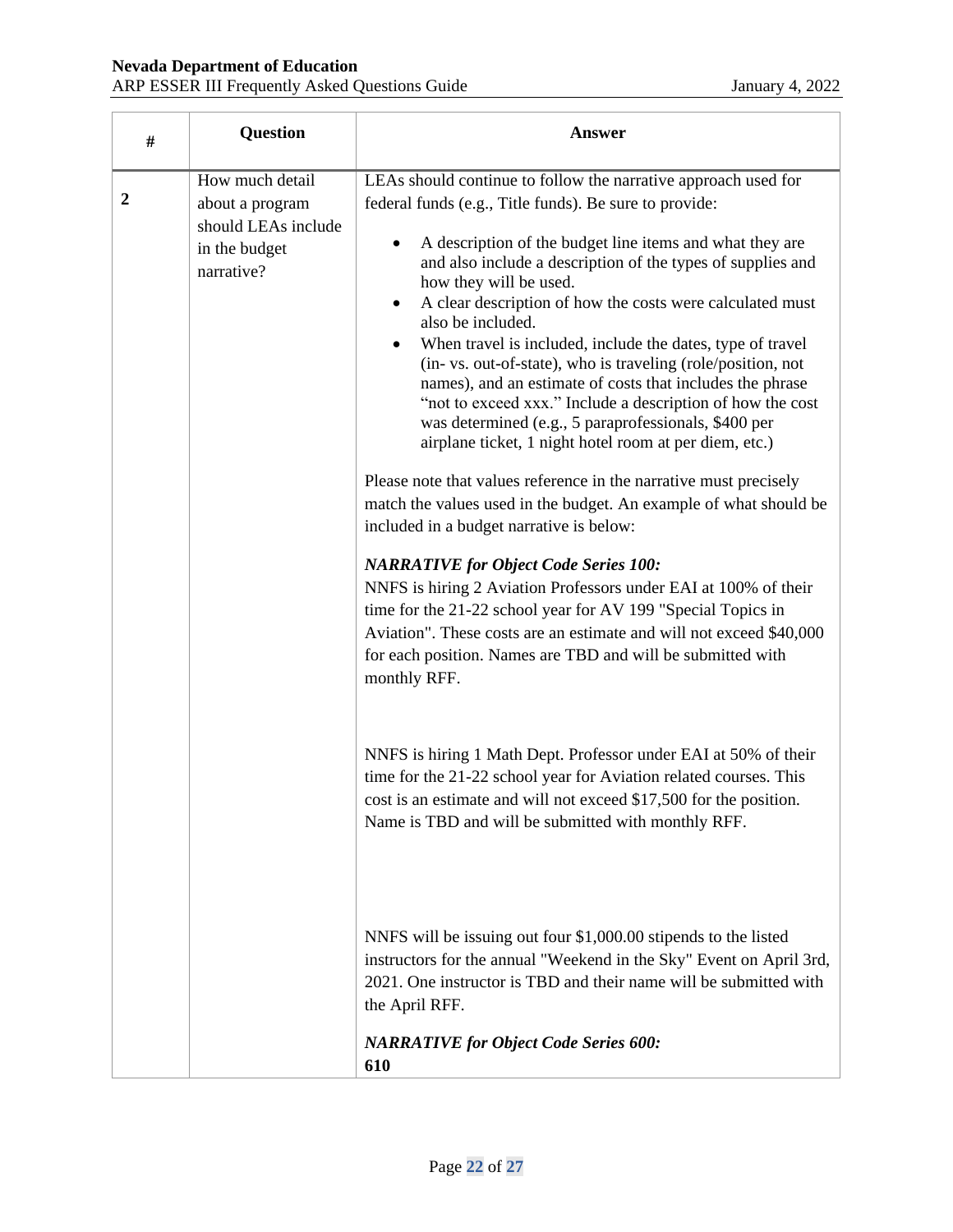| # | <b>Question</b> | Answer                                                                                                                                                                                                                                                                                                                                                         |
|---|-----------------|----------------------------------------------------------------------------------------------------------------------------------------------------------------------------------------------------------------------------------------------------------------------------------------------------------------------------------------------------------------|
|   |                 | General Supplies include disinfectants, gloves, masks, cleaning<br>supplies, small office furniture<br>Flight Supplies include EAI flight deck approved boots, goggles,<br>leather gloves, flight logs, neck gators<br>Classroom Supplies include pens, paper, binders, and other<br>common classroom items<br>No single item in 610 exceeds \$1,000.00<br>612 |
|   |                 | Flight Jackets are an approved EAI Item but must remain property<br>of NNFS                                                                                                                                                                                                                                                                                    |
|   |                 | 640<br>MH-60S Flight Manuals to be stored in aircraft, these replace<br>outdated copies<br>Robinson R66 Flight Manuals to be stored in aircraft, current                                                                                                                                                                                                       |
|   |                 | copies are 5 years old and are deteriorated from normal use                                                                                                                                                                                                                                                                                                    |
|   |                 | 641<br>"Modern Aviation" Textbooks needed for the AV 199 "Special<br>Topics in Aviation" course                                                                                                                                                                                                                                                                |
|   |                 | 650<br>Supplies include keyboards, mouses, printers, cables, office phones,<br>and common IT items.<br>No single item in 650 exceeds \$1,000.00                                                                                                                                                                                                                |
|   |                 | 652<br>Chromebooks to be used for distance learning due to Covid.<br>T-Mobile Hotspots help provide internet access during distance<br>learning for students with no other access.                                                                                                                                                                             |
|   |                 | 600<br>All items in object code 600 include shipping and handling.                                                                                                                                                                                                                                                                                             |
|   |                 | <b>NARRATIVE for Object Code 580 (Travel):</b>                                                                                                                                                                                                                                                                                                                 |
|   |                 | 580<br>4 Staff Members will be attending the out of state 2020 NBAA<br>Business Aviation Convention & Exhibition in Orlando, FL from<br>October 6-8.<br>Each Staff member will receive                                                                                                                                                                         |
|   |                 | 1 Round Trip Flight<br>3 Night hotel stay @ \$185 per night                                                                                                                                                                                                                                                                                                    |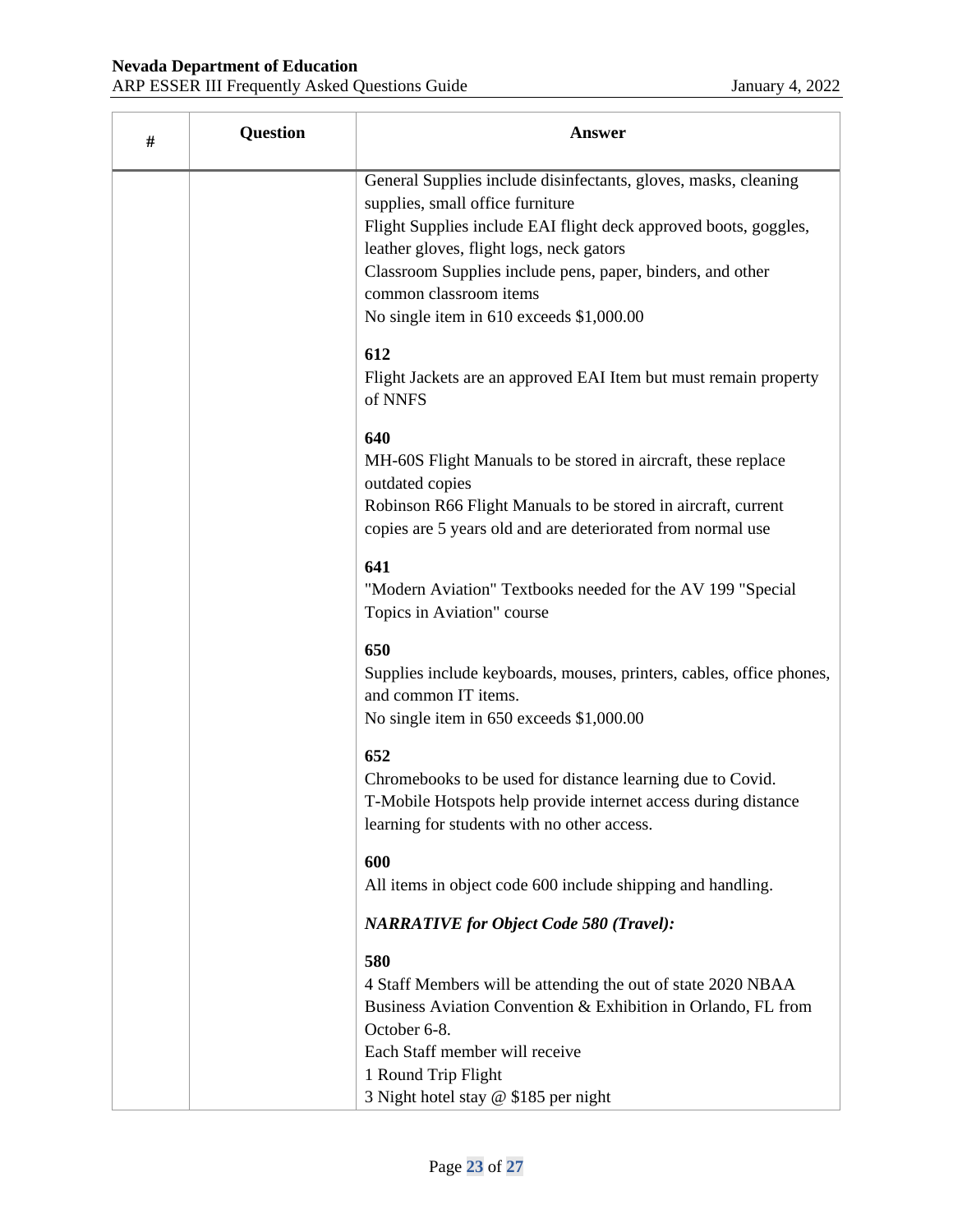| # | <b>Question</b>                          | Answer                                                                                                      |
|---|------------------------------------------|-------------------------------------------------------------------------------------------------------------|
|   |                                          | 3 Days of per diem @ \$75 per day<br>3 Days of car rentals @ \$100 per day                                  |
|   |                                          | 3 Days of Airport Parking @ \$15 per day                                                                    |
|   |                                          | These costs are an estimate and will not exceed listed values.                                              |
|   | Do we have to do                         | Budget line items are not required to be broken down by school                                              |
| 3 | line-item budgets by<br>school building? | building. School metatags are optional and should be utilized for<br>funds that will be held by the school. |
|   |                                          |                                                                                                             |

## <span id="page-23-0"></span>Requesting Reimbursement

| # | Question                                                                                                                              | <b>Answer</b>                                                                                                                                                                                                                                                                                                                                                                                                                                                                                                                                                                                                                                                                                                                                                                                                                                                                                                                                                                                                                                       |
|---|---------------------------------------------------------------------------------------------------------------------------------------|-----------------------------------------------------------------------------------------------------------------------------------------------------------------------------------------------------------------------------------------------------------------------------------------------------------------------------------------------------------------------------------------------------------------------------------------------------------------------------------------------------------------------------------------------------------------------------------------------------------------------------------------------------------------------------------------------------------------------------------------------------------------------------------------------------------------------------------------------------------------------------------------------------------------------------------------------------------------------------------------------------------------------------------------------------|
| 1 | How will LEAs<br>request<br>reimbursement for<br>expenditures incurred<br>for summer school<br>for FY2021 that has<br>already passed? | ARP ESSER III funding may be used for pre-award costs dating<br>back to March 13, 2020, when the national emergency was<br>declared, and is available for obligation by SEAs and subrecipients<br>through September 30, 2023 (automatic Tydings Amendment<br>extends this date to September 30, 2024). Please be advised that<br>while crossing fiscal years is allowable, it is not advised since any<br>claim from the previous fiscal year will be processed as stale claim.<br>This is a State policy and is out of NDE's control. An LEA seeking<br>reimbursements for FY 21 expenditures (i.e., expenditures that<br>were incurred between July 1, 2020 and June 30, 2021) should have<br>been submitted a reimbursement request by July 21, 2021. Any<br>requests for reimbursement for FY21 expenditures received after<br>July 21,2021 are subject to the State's federal stale claim processes.<br>Requests for reimbursements that span multiple fiscal years must be<br>processed separately, meaning one request per each fiscal year. |
| 2 | If we date an ARP<br>ESSER expense back<br>to March 13, 2020,<br>will it be considered<br>a stale claim?                              | As noted above, any request for reimbursement received after the<br>July 21, 2021, deadline may be subject to the State's stale claim<br>process. Any request for reimbursement for expenditures incurred<br>in FY20 or FY21 received after the state fiscal year end, August 30,<br>2021, will be a stale claim. This is state policy and is beyond<br>NDE's control.                                                                                                                                                                                                                                                                                                                                                                                                                                                                                                                                                                                                                                                                              |
| 3 | Can you please<br>clarify what<br>documents are<br>required when                                                                      | For ARP ESSER III, LEAs must submit a general ledger (GL) with<br>their RFR. Additional documentation such as invoices, proof of<br>payment, etc. is only required for federal funds made available                                                                                                                                                                                                                                                                                                                                                                                                                                                                                                                                                                                                                                                                                                                                                                                                                                                 |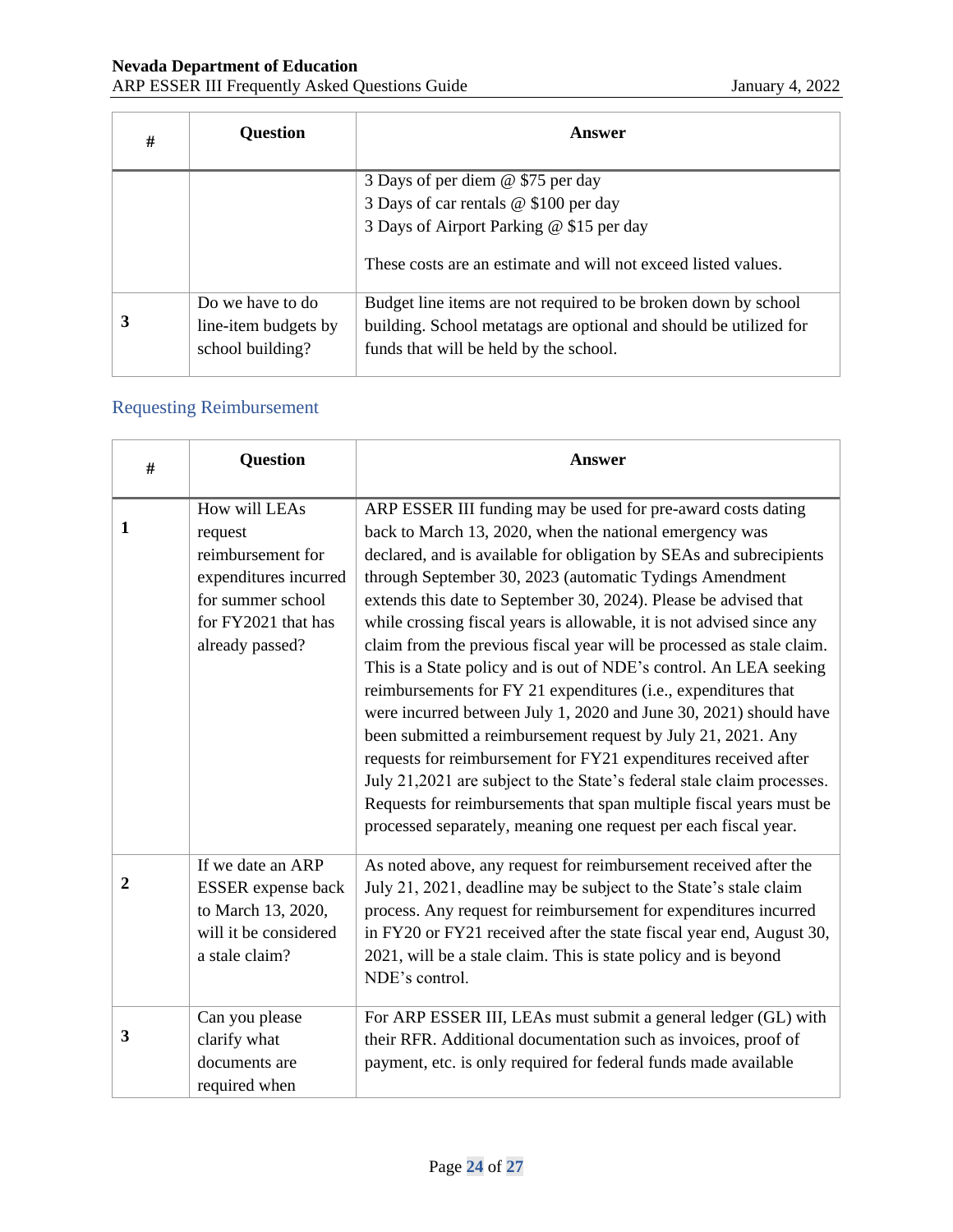| # | <b>Question</b>                           | Answer                                                                                                                                                                                                                                                                                                                |
|---|-------------------------------------------|-----------------------------------------------------------------------------------------------------------------------------------------------------------------------------------------------------------------------------------------------------------------------------------------------------------------------|
|   | submitting a request                      | through the Governor's Emergency Education Relief (GEER) fund                                                                                                                                                                                                                                                         |
|   | for reimbursement                         | or the Legislature (Assembly Bill 3).                                                                                                                                                                                                                                                                                 |
|   | (RFR) in ePAGE for<br><b>ESSER</b> funds? | Invoices are only required for the GEER and Coronavirus<br>$\bullet$<br>Relief Funds (CRF) because they go through the Governor's<br>office<br>For ESSER, regular GL backup documentation is required, per<br>$\bullet$<br>usual. Only funding that goes through the Governor's Office<br>has different requirements. |

#### <span id="page-24-0"></span>Indirect Cost Rate

| # | <b>Question</b>                                                                                                                                                                                                                                | Answer                                                                                                                                                                                                                                                                                                                                                                                                                                                                                                                                                                                         |
|---|------------------------------------------------------------------------------------------------------------------------------------------------------------------------------------------------------------------------------------------------|------------------------------------------------------------------------------------------------------------------------------------------------------------------------------------------------------------------------------------------------------------------------------------------------------------------------------------------------------------------------------------------------------------------------------------------------------------------------------------------------------------------------------------------------------------------------------------------------|
| 1 | The ePAGE indirect<br>cost formula does not<br>work with a multi-<br>year grant since each<br>Indirect Cost (IC)<br>rate is for the 12-<br>month fiscal year<br>only. How will the<br>error be resolved in<br>ePAGE for multi-<br>year grants? | We have reached out to HMB to understand the limitations of the<br>system and to identify possible solutions. However, this should not<br>be an issue for grants for this year.                                                                                                                                                                                                                                                                                                                                                                                                                |
| 2 | What is the allowable<br>Indirect Cost (IC)<br>rate?                                                                                                                                                                                           | Indirect cost rates are established annually based upon the data<br>provided in each LEA's application for establishing an indirect cost<br>rate. This financial data is updated annually, and therefore can<br>fluctuate from year to year based on an LEA's activities (revenues<br>and expenditures). LEAs are notified annually of their IC rate.<br>Entities other than school districts should use their cognizant<br>agency's identified IC rate unless instructed differently by NDE.<br>NDE will work with each subrecipient to ensure the correct indirect<br>cost rate is utilized. |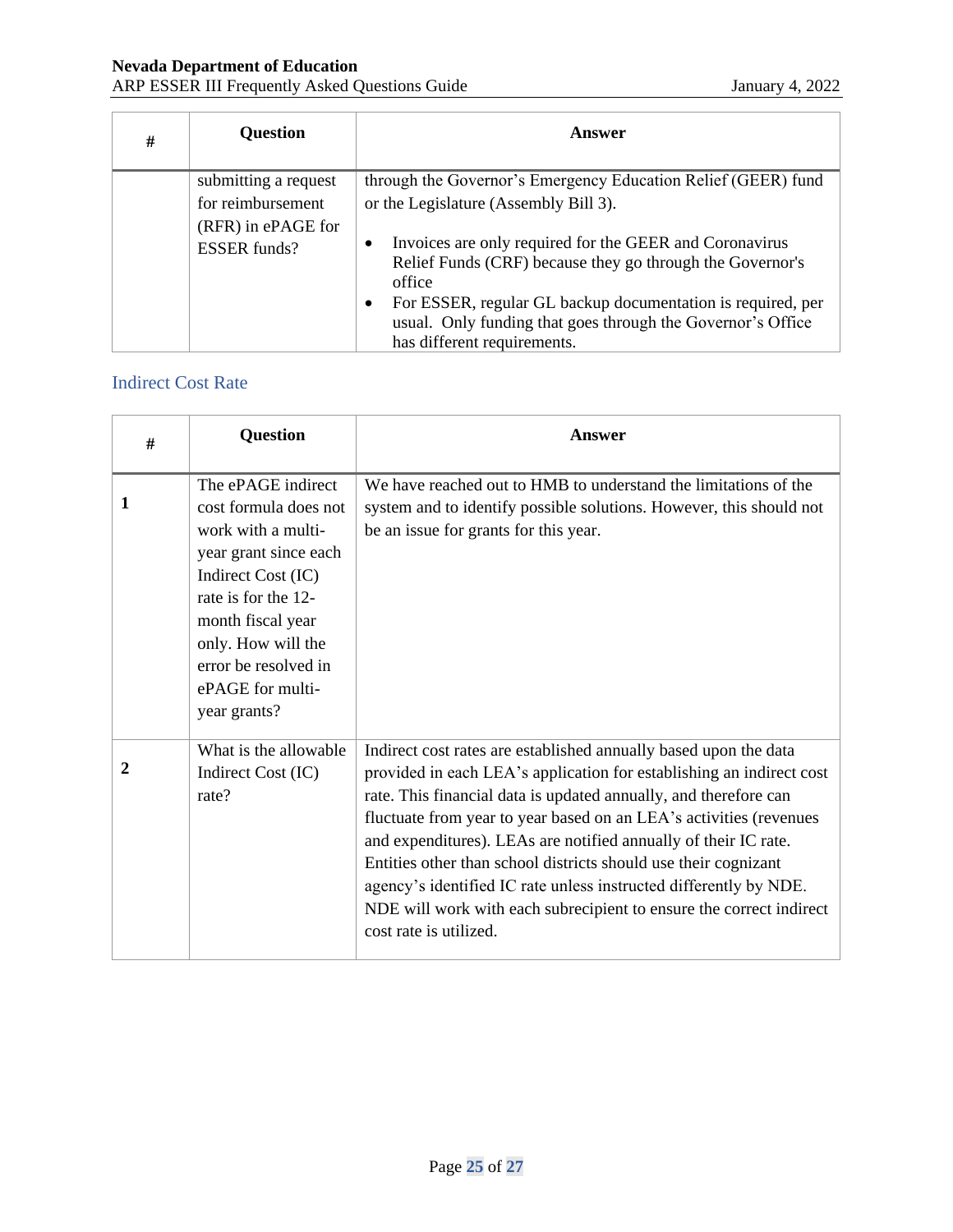## <span id="page-25-0"></span>Supplement versus Supplant

| # | <b>Question</b>                                                                                                                     | Answer                                                                   |
|---|-------------------------------------------------------------------------------------------------------------------------------------|--------------------------------------------------------------------------|
|   | We experienced a<br>reduction State<br>funding. Are we<br>allowed to use<br><b>ESSER</b> funding to<br>address those<br>reductions? | Yes. There is no supplement, not supplant provision in ESSER<br>funding. |

### <span id="page-25-1"></span>Funding Timelines

| # | <b>Question</b>                                                                                                             | Answer                                                                                                                                                                                                                                                                                                                                                                                                                                                                                                                                                                                                                                                                                                                     |
|---|-----------------------------------------------------------------------------------------------------------------------------|----------------------------------------------------------------------------------------------------------------------------------------------------------------------------------------------------------------------------------------------------------------------------------------------------------------------------------------------------------------------------------------------------------------------------------------------------------------------------------------------------------------------------------------------------------------------------------------------------------------------------------------------------------------------------------------------------------------------------|
| 1 | When did NDE submit<br>the ARP ESSER III<br>state plan and when<br>will it be approved by<br>USED?                          | NDE submitted the draft of the ARP ESSER III state plan for<br>review to USED on July 9, 2021 and received the first round of<br>comments and feedback from USED during the week of August 9,<br>2021. NDE will resubmit the state plan once those edits have been<br>reconciled, however we do not have a way to know when the final<br>approval will be provided to NDE by USED.<br>It is also important to note that NDE considers the state plan to be a<br>living document, in that stakeholder input and feedback, as elicited<br>through public comment online and various ongoing engagement<br>efforts, will continue to inform the contents of the state plan as it is<br>updated throughout the funding period. |
| 2 | Once NDE's state plan<br>has been approved by<br>USED how long will it<br>take for LEAs to get<br>the money to the<br>LEAs? | NDE staff will work as quickly as possible to approve the funding<br>for LEAs within ePAGE once the state plan has been approved by<br>USED and the remaining portion of the ARP ESSER III funds have<br>been made available for disbursement.                                                                                                                                                                                                                                                                                                                                                                                                                                                                             |